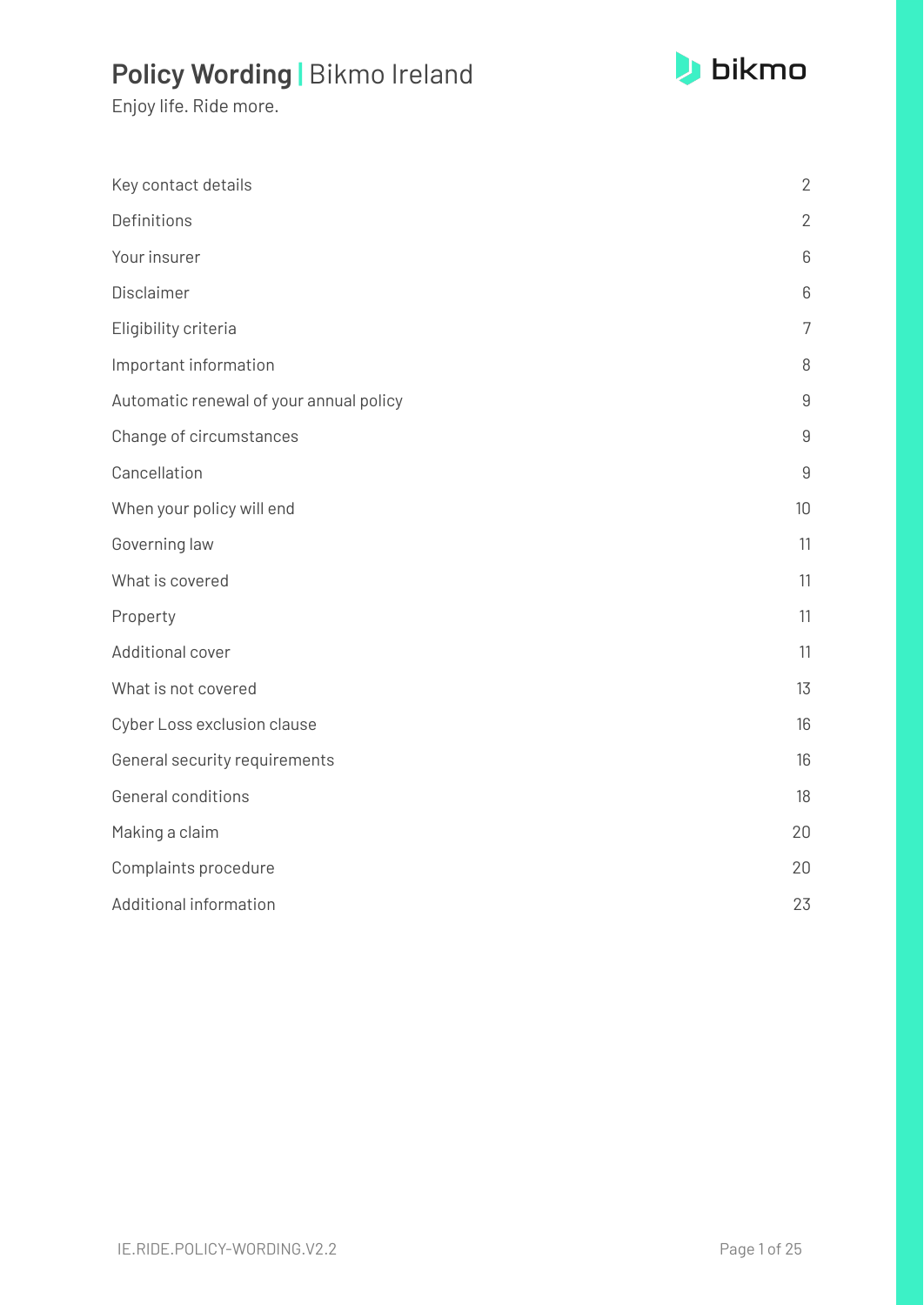

<span id="page-1-1"></span><span id="page-1-0"></span>

| Key contact details                      | If you need to discuss any aspect of your policy with us, or just<br>need support with your account functions, please use the<br>contact details below.                                                                                                                                                                                                                                                                                                                                                                                                                                                                                                                                                                                                                                                                                               |
|------------------------------------------|-------------------------------------------------------------------------------------------------------------------------------------------------------------------------------------------------------------------------------------------------------------------------------------------------------------------------------------------------------------------------------------------------------------------------------------------------------------------------------------------------------------------------------------------------------------------------------------------------------------------------------------------------------------------------------------------------------------------------------------------------------------------------------------------------------------------------------------------------------|
| <b>Bikmo</b>                             | Tel: +353 (0) 1 223 8385 - Monday - Friday 9am to 5pm<br>Email: hello@bikmo.ie - Whenever convenient                                                                                                                                                                                                                                                                                                                                                                                                                                                                                                                                                                                                                                                                                                                                                  |
| <b>Definitions</b>                       | The words or expressions detailed below have the following<br>meaning wherever they appear in this policy and will appear in<br>bold type.                                                                                                                                                                                                                                                                                                                                                                                                                                                                                                                                                                                                                                                                                                            |
| <b>Abandoned /</b><br><b>Abandonment</b> | When a cycle is left at a location which is not your home for more<br>than 24 consecutive hours.                                                                                                                                                                                                                                                                                                                                                                                                                                                                                                                                                                                                                                                                                                                                                      |
| <b>Accessories</b>                       | Equipment added or fixed to the cycle in addition to the<br>manufacturer's original specification which is not critical to the<br>operation of cycle, cycling specific clothing and triathlon<br>specific clothing, including helmets (excluding airbag helmets),<br>backpacks, mounted cycling cameras, cycling computers,<br>cycling GPS units, lights, spare wheels, cycle luggage, cycling<br>tools, cycling armour & guards, locks.                                                                                                                                                                                                                                                                                                                                                                                                              |
| <b>Accident/accidental</b>               | A sudden and unexpected event which happens by chance during<br>the period of insurance.                                                                                                                                                                                                                                                                                                                                                                                                                                                                                                                                                                                                                                                                                                                                                              |
| <b>Administrator</b>                     | Bikmo GmbH, Werk1, Aterlierstraße 29, 81671 München, Germany.                                                                                                                                                                                                                                                                                                                                                                                                                                                                                                                                                                                                                                                                                                                                                                                         |
| <b>Approved lock</b>                     | A specified lock from the Sold Secure list of cycle locks<br>1.<br>and which at the time of the purchase by you was<br>appropriate to the cost of replacement of your cycle as<br>new in accordance with the following grading of locks<br>determined by the Sold Secure list:<br>for a cycle up to €300 in replacement value, an<br>a.<br>approved lock is one which is graded at 'Bronze'<br>level or above by Sold Secure;<br>b. for a cycle greater than $\epsilon$ 300 and up to $\epsilon$ 1,700 in<br>replacement value, an approved lock is one which<br>is graded at 'Silver' level or above by Sold Secure;<br>c. for a cycle greater than $E1,700$ in replacement<br>value, an approved lock is one which is graded at<br>'Gold' level or above by Sold Secure.<br>any other specified lock accepted and agreed in writing<br>2.<br>by us. |
|                                          | Approved lock does not include any auxiliary cables that are                                                                                                                                                                                                                                                                                                                                                                                                                                                                                                                                                                                                                                                                                                                                                                                          |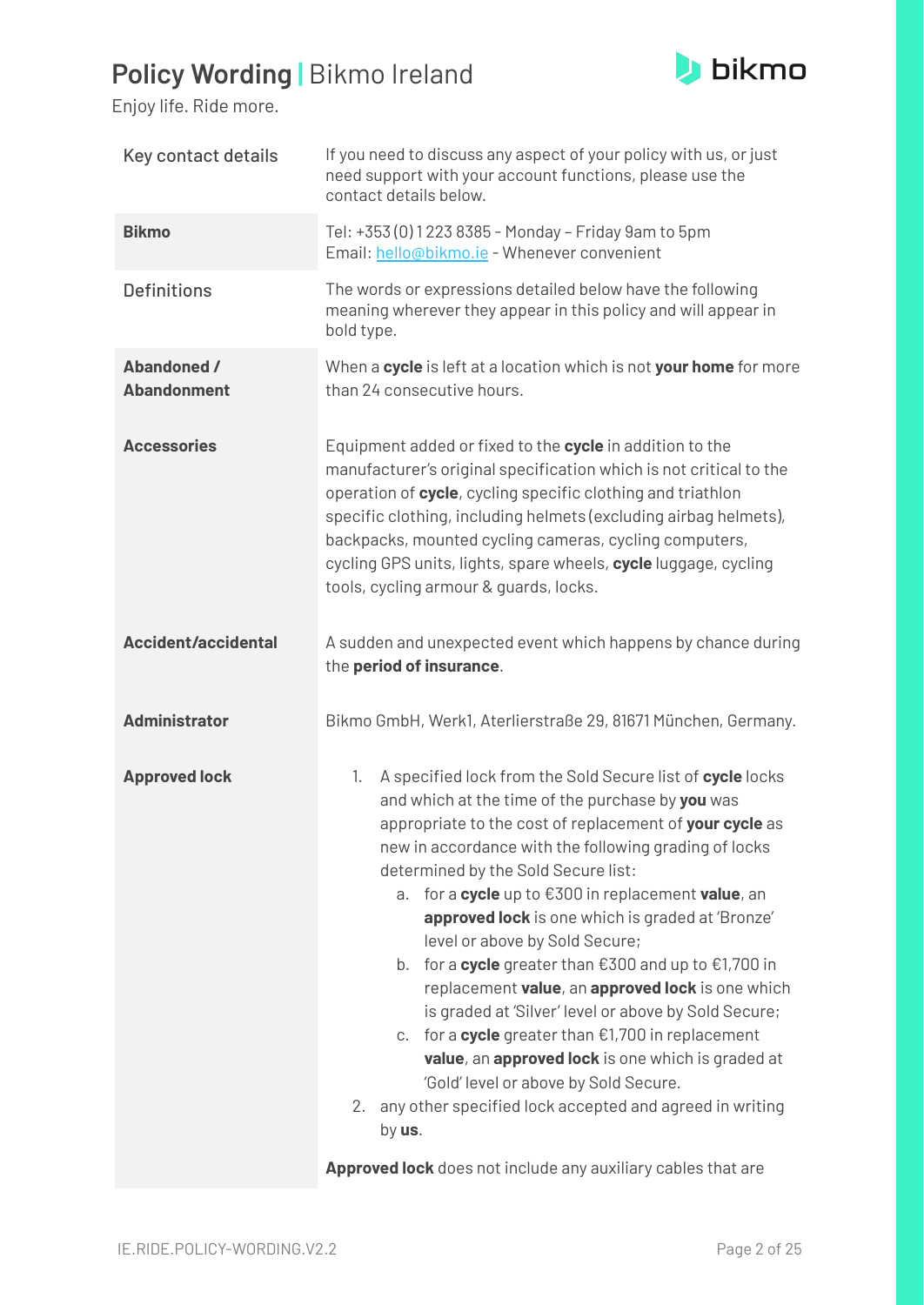#### **b**ikmo

### **Policy Wording |** Bikmo Ireland

|                              | included with a 'Sold Secure' graded lock when sold, unless these<br>cables are also included and graded within the Master<br>Locksmiths Association (MLA)'Sold Secure' list of cycle locks.                                                                                                  |
|------------------------------|-----------------------------------------------------------------------------------------------------------------------------------------------------------------------------------------------------------------------------------------------------------------------------------------------|
| <b>Commencement date</b>     | The date your cover shall start, as shown on your policy<br>schedule.                                                                                                                                                                                                                         |
| <b>Competition</b>           | Any event which:                                                                                                                                                                                                                                                                              |
|                              | involves a road cycle massed start; and<br>1.<br>is defined as competitive by Cycling Ireland or the event<br>2.<br>organiser; or                                                                                                                                                             |
|                              | 3. is ranked by result or for which any prize or competitive<br>score is awarded.                                                                                                                                                                                                             |
| <b>Confiscation</b>          | Confiscation, nationalisation, requisition or destruction of or<br>damage to property by or under the order of any government or<br>public or local authority.                                                                                                                                |
| <b>Cycle</b>                 | Any bicycle, tricycle, tandem or recumbent which is your own<br>property or for which you are legally responsible and which is<br>normally kept at your home, is solely driven by human pedal<br>power or electric battery and is not subject to the requirements<br>of the Road Traffic Act. |
|                              | This includes any permanently replaced upgraded parts and<br>components which are critical to the operation of the bicycle,<br>tricycle, tandem or recumbent.                                                                                                                                 |
|                              | This definition is extended to include electric bicycles being<br>bicycles which are equipped with an auxiliary electric motor<br>having a maximum continuous rated power of 0.25 kW, which<br>cuts off as the vehicle reaches a speed of 25 km/h.                                            |
|                              | Accessories are not included within this definition.                                                                                                                                                                                                                                          |
| <b>Damage</b>                | Damage caused by violent and external means including<br>vandalism.                                                                                                                                                                                                                           |
| <b>Endorsement</b>           | A change to the terms of the policy.                                                                                                                                                                                                                                                          |
| <b>Evidence of ownership</b> | The original purchase receipt, showing the date, price paid,                                                                                                                                                                                                                                  |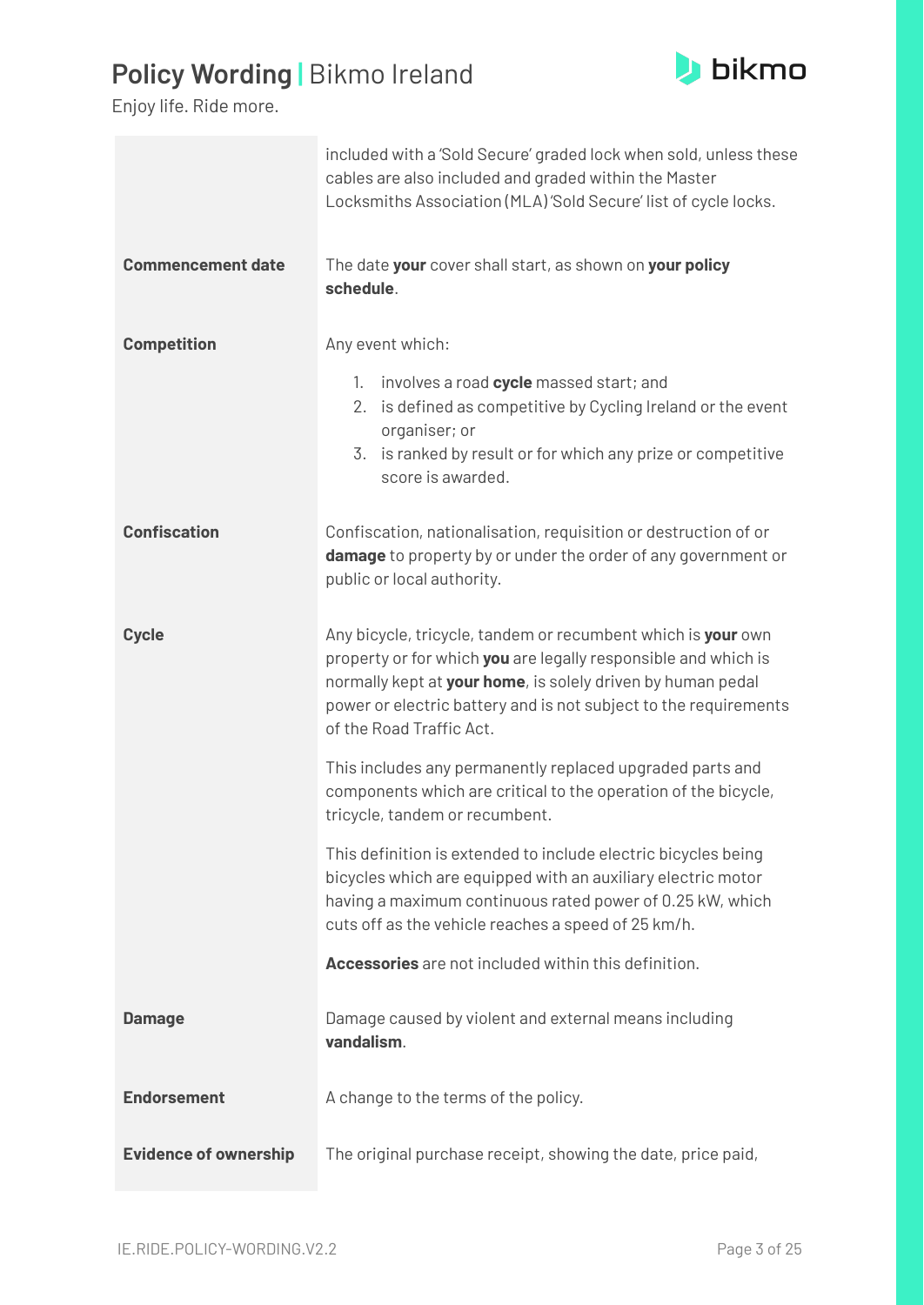

|                                      | details of the cycle, accessories and approved lock, name and<br>address of seller, or other evidence which clearly demonstrates<br>ownership to our satisfaction.                                                                                                                                                                                                                                                                                                                                                                                                                                                                                            |
|--------------------------------------|---------------------------------------------------------------------------------------------------------------------------------------------------------------------------------------------------------------------------------------------------------------------------------------------------------------------------------------------------------------------------------------------------------------------------------------------------------------------------------------------------------------------------------------------------------------------------------------------------------------------------------------------------------------|
| <b>Excess</b>                        | The amount shown on your policy schedule that you are<br>responsible for and which will be deducted, or payable by you, in<br>the event of each agreed claim.                                                                                                                                                                                                                                                                                                                                                                                                                                                                                                 |
| <b>Family</b>                        | Your parents, spouse, domestic partner, son, daughter or<br>siblings, who permanently reside with you at the home.                                                                                                                                                                                                                                                                                                                                                                                                                                                                                                                                            |
| <b>Forcible and violent</b><br>entry | Entry evidenced by:<br>visible <b>damage</b> to the fabric of the building or vehicle at<br>1.<br>the point of entry;<br>2. visible damage caused to an immovable object or<br>approved lock.                                                                                                                                                                                                                                                                                                                                                                                                                                                                 |
| <b>Geographical limits</b>           | The Republic of Ireland, and worldwide for up to a maximum of<br>90 days in any 12 month period.                                                                                                                                                                                                                                                                                                                                                                                                                                                                                                                                                              |
| Home                                 | The location where the cycle is usually kept as stated on your<br>policy schedule, which is your permanent domestic residence<br>and is a house, or a flat or room in a communal residence. Cover<br>shall be extended for a maximum period of 30 days at any one<br>time during the <b>period of insurance</b> , to include any temporary<br>residence such as a holiday cottage / holiday home, guesthouse<br>or hotel within the geographical limits.                                                                                                                                                                                                      |
| Immovable object                     | any solid object fixed in or on to concrete, stone, brick or<br>1.<br>similar, which is not capable of being undone, removed<br>with, or lifted under/over the cycle;<br>2. a motor vehicle roof rack or cycle rack, which must be<br>attached securely in accordance with the manufacturer's<br>recommendations and intended for the carriage of a<br>cycle;<br>3. a designated cycle rack located at a train station, bus<br>station, coach station or your permanent place of<br>employment, designed and constructed expressly for the<br>purpose of securing a cycle and which is operated by you<br>in accordance with the instructions and/or guidance |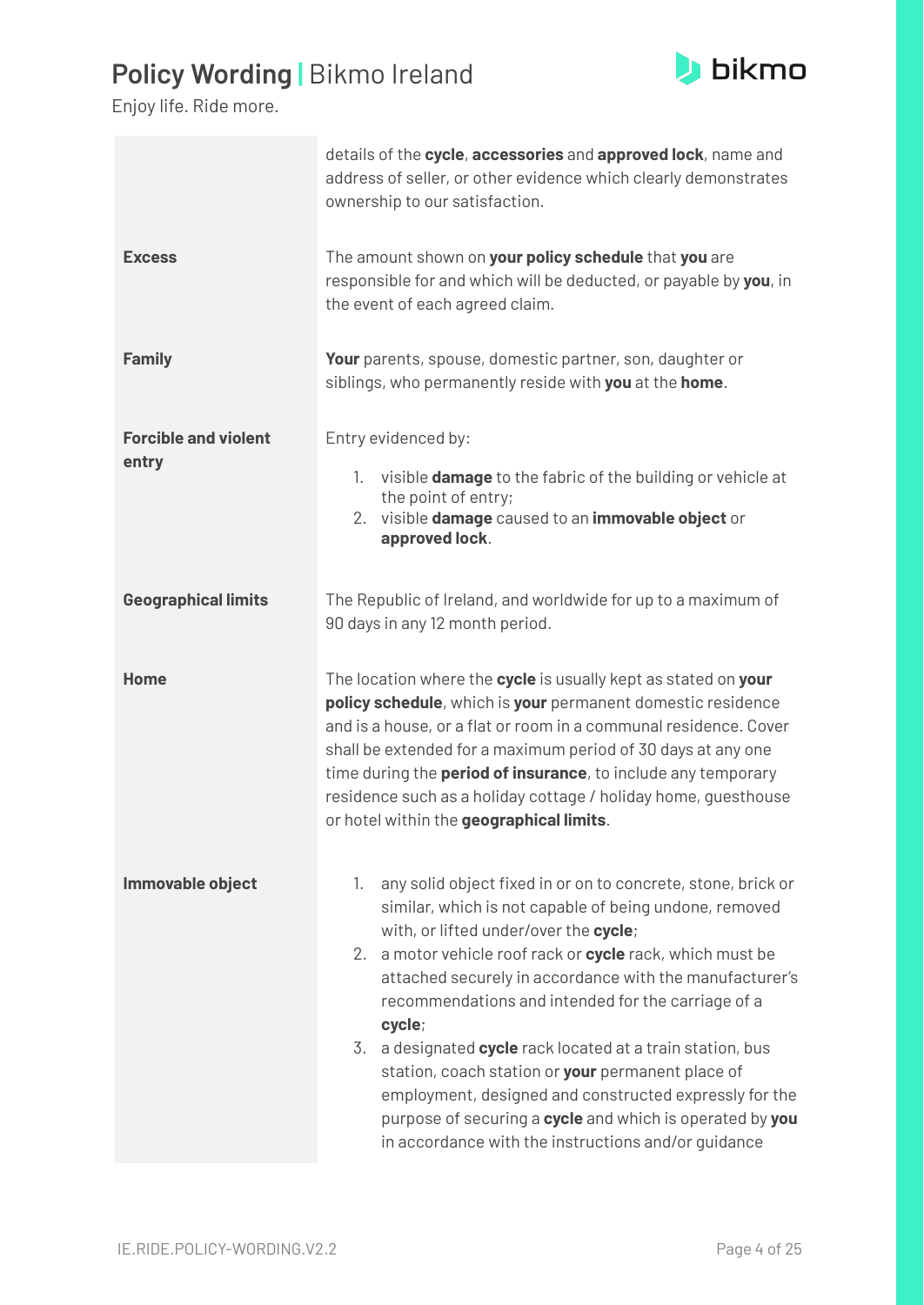

|                            | provided.                                                                                                                                                                                                                                                                                                                                                                                                                                                                                                                                                                             |
|----------------------------|---------------------------------------------------------------------------------------------------------------------------------------------------------------------------------------------------------------------------------------------------------------------------------------------------------------------------------------------------------------------------------------------------------------------------------------------------------------------------------------------------------------------------------------------------------------------------------------|
| <b>Insured value</b>       | The most we will pay for your cycle and Accessories as shown<br>on your policy schedule.                                                                                                                                                                                                                                                                                                                                                                                                                                                                                              |
| <b>Nuclear risks</b>       | any sort of nuclear material, nuclear reaction, nuclear<br>1.<br>radiation or radioactive contamination;<br>2. any products or services which include, involve or relate<br>in any way to anything in a. above, or the storage,<br>handling or disposal of anything in 1. above;<br>all operations carried out on any site or premises on<br>3.<br>which anything in 1. or 2. above is located.                                                                                                                                                                                       |
| <b>Period of insurance</b> | The period specified on your policy schedule when your policy is<br>in force. For rolling monthly policies, this is within a rolling<br>calendar year.                                                                                                                                                                                                                                                                                                                                                                                                                                |
| <b>Policy schedule</b>     | The document issued by the administrator which confirms your<br>personal details (e.g. name and address), insured value,<br>commencement date and end date of your policy and any<br>endorsement.                                                                                                                                                                                                                                                                                                                                                                                     |
| <b>Premium</b>             | The amount referred to as such on your policy schedule that you<br>are required to pay in exchange for cover under this policy.                                                                                                                                                                                                                                                                                                                                                                                                                                                       |
| <b>Terrorism</b>           | An act - whether involving violence or the use of force or not - or<br>the threat or the preparation thereof, of any person or group(s) of<br>persons - whether acting alone or on behalf of or in connection<br>with any organisation(s) or government(s) which is designed to,<br>or does intimidate or influence a de jure or de facto government<br>or the public or a section of the public, or disrupt any segment of<br>the economy and from its nature or context is done in<br>connection with political, social, religious, ideological or similar<br>causes or objectives. |
| <b>Theft</b>               | The unauthorised dishonest appropriation, or attempted<br>appropriation, of your cycle by another person with the intention<br>of permanently depriving you of it.                                                                                                                                                                                                                                                                                                                                                                                                                    |
| <b>Unattended</b>          | Whilst the cycle is not being used or held in accordance with                                                                                                                                                                                                                                                                                                                                                                                                                                                                                                                         |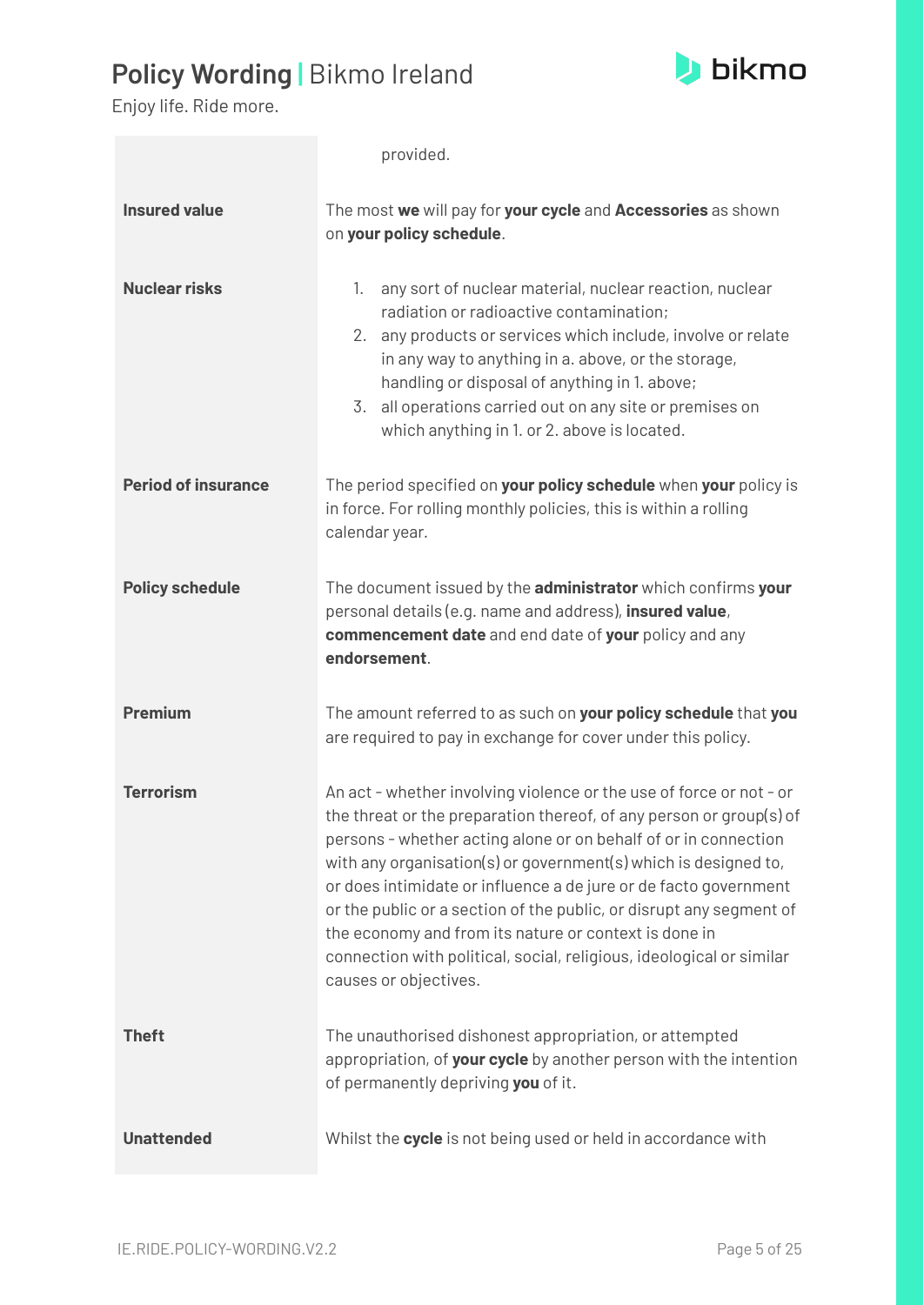

Enjoy life. Ride more.

|                                                 | security requirements of this policy, by you.                                                                                                                                                                                                               |
|-------------------------------------------------|-------------------------------------------------------------------------------------------------------------------------------------------------------------------------------------------------------------------------------------------------------------|
| <b>Value</b>                                    | The replacement cost of the cycle and any accessories as at the<br>date of loss, as assessed by the administrator.                                                                                                                                          |
| <b>Vandalism</b>                                | The intentional <b>damage</b> to <b>your cycle</b> caused by a third party.                                                                                                                                                                                 |
| <b>War</b>                                      | War, invasion, act of foreign enemies, hostilities (whether war be<br>declared or not), civil war, rebellion, revolution, insurrection,<br>military or usurped power.                                                                                       |
| We / Us / Our /<br>Insert(s)                    | UNIQA Versicherung AG                                                                                                                                                                                                                                       |
| You / Your / Yourself                           | The person named on the <b>policy schedule</b> , or any family member<br>using the cycle with your consent.                                                                                                                                                 |
| <b>Your insurer</b>                             |                                                                                                                                                                                                                                                             |
| This section explains<br>who your insurers are. | This insurance is arranged and administered by Bikmo and<br>underwritten by UNIQA Versicherung AG in Liechtenstein.                                                                                                                                         |
|                                                 | UNIQA Versicherung AG are registered in Liechtenstein at<br>Austrasse 46, LI - 9490 Vaduz, Liechtenstein. Company<br>Registration Number: FL-0001.522.928 - 1. UNIQA Versicherung<br>AG is regulated by the Financial Market Authority of<br>Liechtenstein. |
|                                                 | Bikmo GmbH are registered in Munich, werk1, Aterlierstraße 29,<br>81671 München, Germany. Company registration number HRB<br>248847. Bikmo GmbH is authorised and regulated by the IHK in<br>Munich ref: D-7BNS-163BM-35                                    |
|                                                 | Details about the extent of their regulation are available on<br>request.                                                                                                                                                                                   |
|                                                 |                                                                                                                                                                                                                                                             |
| <b>Disclaimer</b>                               |                                                                                                                                                                                                                                                             |

requirements before decide yourself whether it is or is not.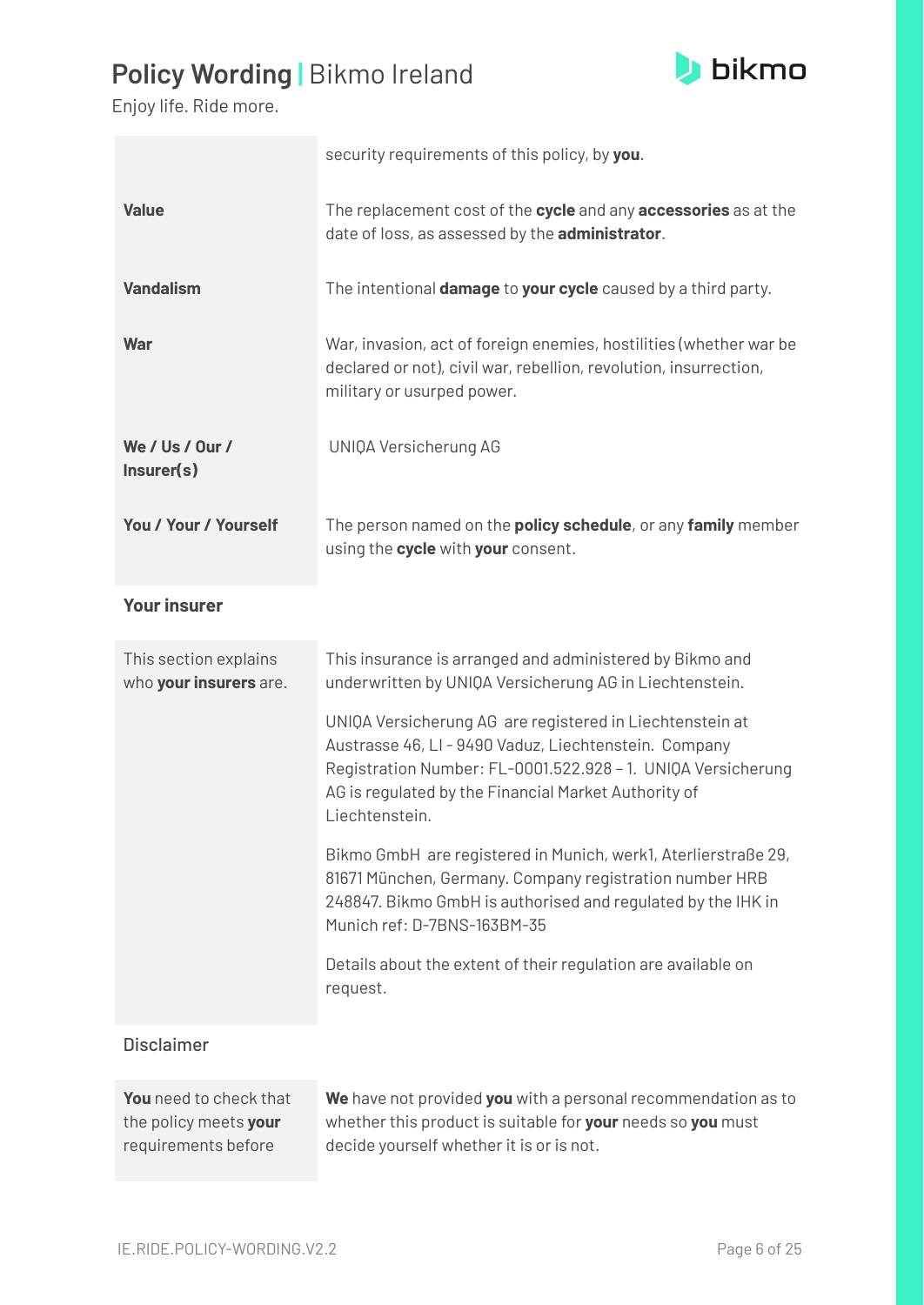

| taking out the policy!       | You have made a decision based on the information made<br>available to you.                                                                                                                                                                                                                                                                                                                                                                                                                                                                                                                                                                                                                                                                                                                                                                                                                                                   |
|------------------------------|-------------------------------------------------------------------------------------------------------------------------------------------------------------------------------------------------------------------------------------------------------------------------------------------------------------------------------------------------------------------------------------------------------------------------------------------------------------------------------------------------------------------------------------------------------------------------------------------------------------------------------------------------------------------------------------------------------------------------------------------------------------------------------------------------------------------------------------------------------------------------------------------------------------------------------|
|                              | This policy meets the demands and needs of those who wish to<br>insure their cycle against theft and accidental damage.                                                                                                                                                                                                                                                                                                                                                                                                                                                                                                                                                                                                                                                                                                                                                                                                       |
|                              | Your cycle must be in good condition and full working order prior<br>to taking out this policy.                                                                                                                                                                                                                                                                                                                                                                                                                                                                                                                                                                                                                                                                                                                                                                                                                               |
|                              | If there is evidence that the <b>accidental damage</b> , theft or loss<br>occurred prior to the policy commencement date your claim will<br>be refused and no <b>premium</b> refund will be due.                                                                                                                                                                                                                                                                                                                                                                                                                                                                                                                                                                                                                                                                                                                              |
| Eligibility criteria         |                                                                                                                                                                                                                                                                                                                                                                                                                                                                                                                                                                                                                                                                                                                                                                                                                                                                                                                               |
| You need to check you        | You are eligible for this insurance cover if:                                                                                                                                                                                                                                                                                                                                                                                                                                                                                                                                                                                                                                                                                                                                                                                                                                                                                 |
| are eligible for the policy. | you are aged 18 or over; and<br>1.<br>2. you or any person to be covered by this insurance are a<br>permanent resident of the Republic of Ireland and your<br>permanent address is located within the Republic of<br>Ireland; and<br>your cycle is owned by you or any person to be covered<br>3.<br>by this insurance and usually kept at your address within<br>the Republic of Ireland; and<br>your cycle to be covered by this insurance is not subject<br>4.<br>to the requirements of the Road Traffic Act which states<br>E-bikes must be pedal-assisted, have a maximum power<br>output of 0.25 kW and are restricted to 25 kph; and<br>you or any person to be covered by this insurance do not<br>5.<br>use your cycle for professional purposes other than<br>commuting or if you receive annual competition<br>appearance fees of less than €5,000; and<br>your cycle does not exceed €10,000 in value; and<br>6. |
|                              | in the past 5 years you or any person to be covered by this<br>insurance;                                                                                                                                                                                                                                                                                                                                                                                                                                                                                                                                                                                                                                                                                                                                                                                                                                                     |
|                              | 7.<br>have not made more than 2 claims for theft or damage to<br>any cycle; and<br>8. have not had a total value of all claims relating to the<br>theft or damage to your cycle under any insurance policy<br>(other than Motor or Health Insurance) that exceeds<br>€5000; and                                                                                                                                                                                                                                                                                                                                                                                                                                                                                                                                                                                                                                               |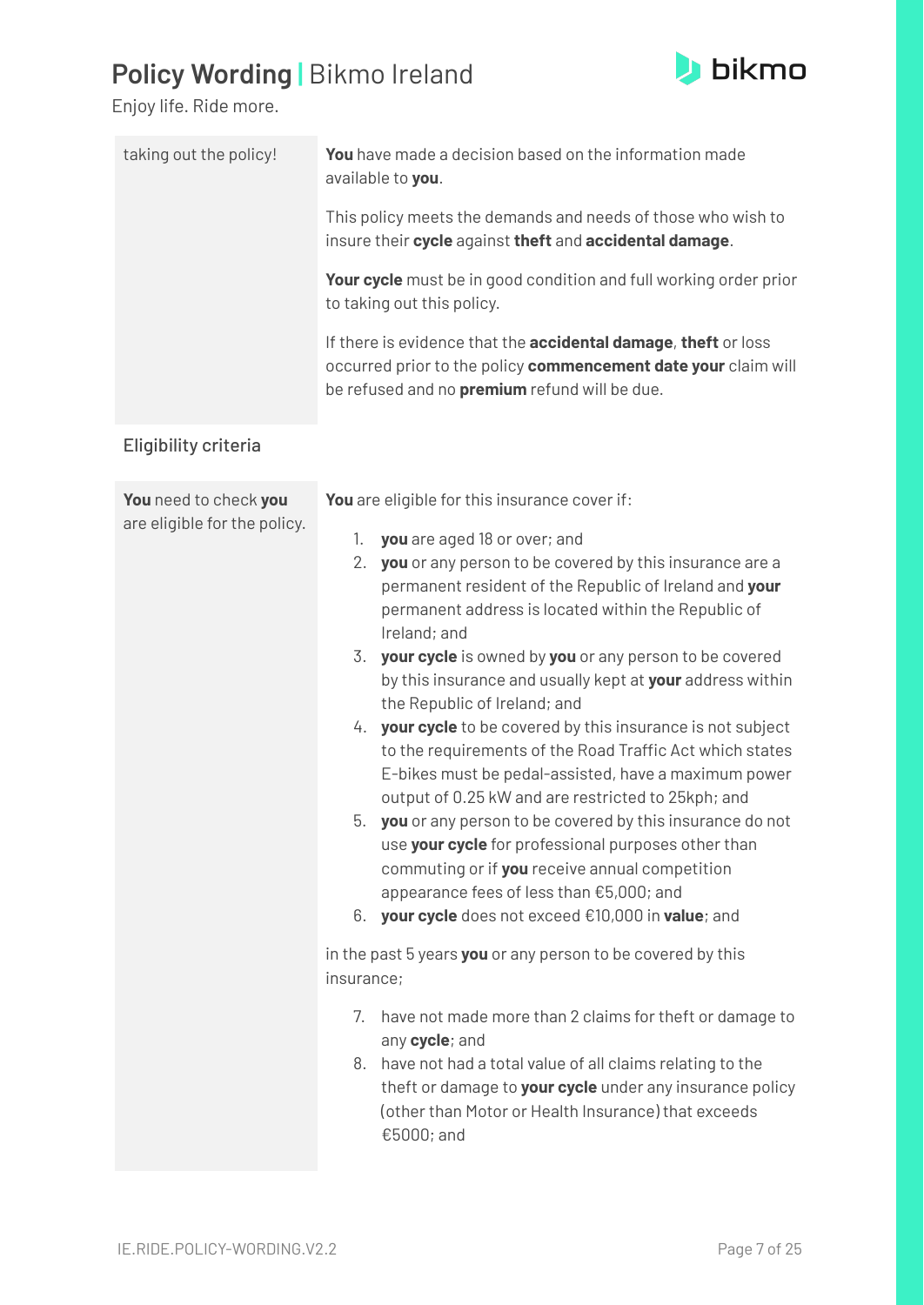

|                                                                      | you or any person to be covered by this insurance have not had<br>any insurance or proposal:                                                                                                                                                                                                                                                                                         |
|----------------------------------------------------------------------|--------------------------------------------------------------------------------------------------------------------------------------------------------------------------------------------------------------------------------------------------------------------------------------------------------------------------------------------------------------------------------------|
|                                                                      | 9. cancelled<br>10. withdrawn<br>11. declined<br>12. made subject to special terms; and                                                                                                                                                                                                                                                                                              |
|                                                                      | you or any person to be covered by this insurance have not been;                                                                                                                                                                                                                                                                                                                     |
|                                                                      | 13. convicted of or charged with any offence, other than a<br>motoring offence or conviction spent under the Criminal<br>Justice (Spent Convictions and Certain Disclosures) Act<br>2016; or                                                                                                                                                                                         |
|                                                                      | 14. declared bankrupt or become insolvent or made any<br>voluntary arrangement with creditors or been subject to<br>enforcement of a judgement debt.                                                                                                                                                                                                                                 |
| Important information                                                |                                                                                                                                                                                                                                                                                                                                                                                      |
| This section highlights<br>some important details<br>of your policy. | It is important that you check your policy schedule to ensure<br>that the information that you have provided to us is accurate and<br>that the cover options which you have chosen are correct.<br>Please take the time to read the contents of this policy to ensure<br>that you understand the cover we are providing to you and that<br>you comply with our terms and conditions. |
|                                                                      | This policy wording and your policy schedule are important<br>documents; please keep them in a safe place in case you need to<br>refer to them for any reason. We recommend that you<br>periodically review your policy to ensure that it continues to<br>meet your needs.                                                                                                           |
|                                                                      | In return for the payment of your premium we will provide the<br>insurance cover detailed in this policy document, subject to the<br>terms, conditions, and limitations shown below or as amended in<br>writing by us and during the period of insurance.                                                                                                                            |
|                                                                      | If you pay for your premium monthly then your policy is a rolling<br>monthly policy and is only in force if the monthly premium<br>continues to be paid.                                                                                                                                                                                                                             |
|                                                                      | If you pay for your policy annually, then your policy is an annual<br>policy for which the full annual premium must be paid at<br>inception and again at each annual renewal date. The type of                                                                                                                                                                                       |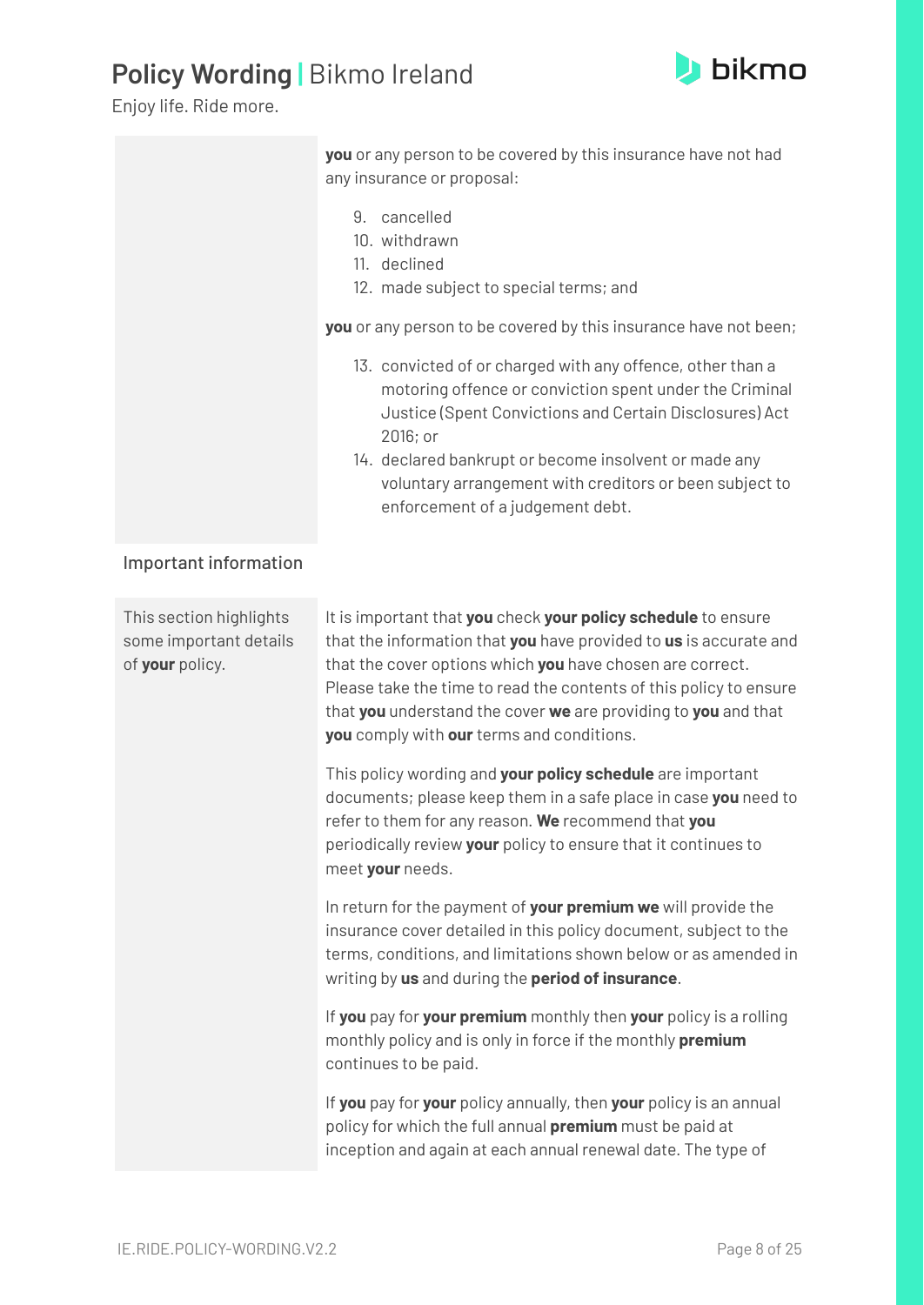

Enjoy life. Ride more.

policy **you** have will be shown on **your policy schedule**.

#### Automatic renewal of **your** annual policy

| This is what happens<br>each year when it comes<br>to the renewal of your | We will contact you up to 30 days before the annual renewal date<br>of your policy and we will tell you then if there are any changes to<br>your premium or the terms of your policy.                                                                                                                                   |
|---------------------------------------------------------------------------|-------------------------------------------------------------------------------------------------------------------------------------------------------------------------------------------------------------------------------------------------------------------------------------------------------------------------|
| policy.                                                                   | To ensure continuation of cover, we will attempt to renew your<br>policy 2 weeks prior to the renewal date unless you advise us<br>otherwise. If we are unable to automatically process your<br>renewal we will contact you before your renewal date and invite<br>you to renew your policy via an alternative channel. |
|                                                                           | Your renewal premium will be taken using the same method as<br>your most recent payment.                                                                                                                                                                                                                                |
|                                                                           | If you do not wish to automatically renew your policy, simply<br>follow the instructions in your renewal notification.                                                                                                                                                                                                  |
|                                                                           | If you do nothing, then your policy will automatically renew for a<br>further period of 12 months.                                                                                                                                                                                                                      |

#### Change of circumstances

| <b>You</b> need to let us know<br>if anything significant<br>changes that could<br>affect your policy. | <b>You</b> must immediately advise Bikmo if any of the following<br>circumstances change, at any point during the period of<br>insurance;<br><b>you</b> are no longer a permanent resident of the Republic<br>1.<br>of Ireland;<br>2. you change your address;<br>you have insurance cancelled, or declined, or withdrawn,<br>3.<br>or terms applied by another insurance provider.<br>If you are not sure if a change in circumstances is relevant to<br><b>your</b> policy, please contact the Bikmo Customer Experience<br>team at hello@bikmo.ie for advice. |
|--------------------------------------------------------------------------------------------------------|------------------------------------------------------------------------------------------------------------------------------------------------------------------------------------------------------------------------------------------------------------------------------------------------------------------------------------------------------------------------------------------------------------------------------------------------------------------------------------------------------------------------------------------------------------------|
| Cancellation                                                                                           |                                                                                                                                                                                                                                                                                                                                                                                                                                                                                                                                                                  |
| If you need to cancel                                                                                  | We hope you are happy with the cover this policy provides.                                                                                                                                                                                                                                                                                                                                                                                                                                                                                                       |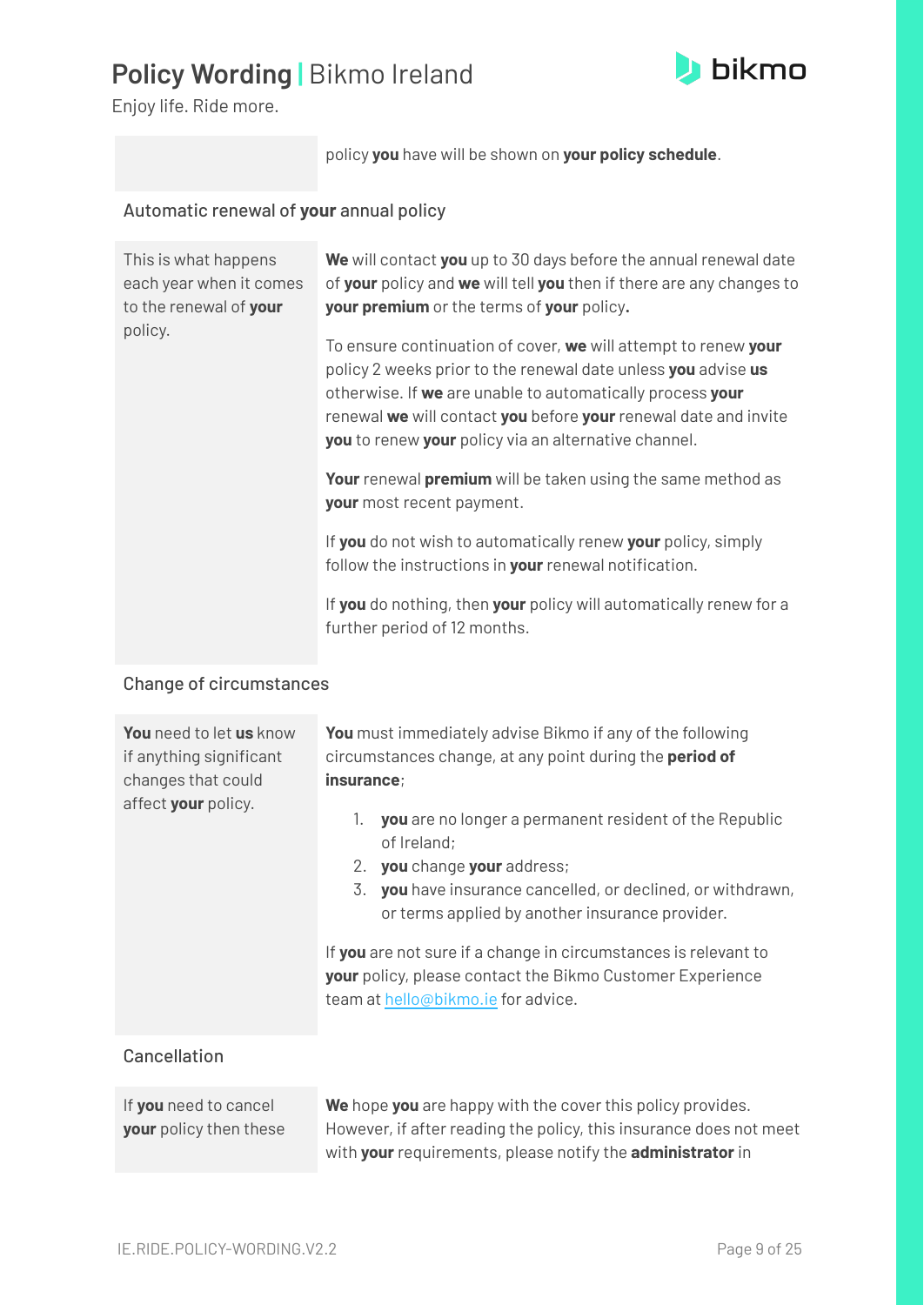

Enjoy life. Ride more.

| are the steps to take, and<br>what will happen. | writing within 14 days from the <b>commencement date</b> of this<br>insurance and we will refund your premium provided that no<br>claims have been made.                                                                                                                                                                                                                                                           |
|-------------------------------------------------|--------------------------------------------------------------------------------------------------------------------------------------------------------------------------------------------------------------------------------------------------------------------------------------------------------------------------------------------------------------------------------------------------------------------|
|                                                 | If you wish to cancel your policy after 14 days from the<br><b>commencement date</b> of this insurance, provided that you give<br>us 30 days written notice and that no claims have been made,<br>you will be entitled to a pro-rata refund of premium paid. If you<br>pay your premium monthly there will be no refund of premium as<br>you will have already received the cover for the premium paid to<br>date. |
|                                                 | We shall not be bound to accept renewal of any insurance and<br>may at any time cancel any insurance document by giving 14 days<br>notice in writing where there is a valid reason for doing so. A<br>cancellation email will be sent to you at your last known email<br>address. Valid reasons may include but are not limited to:                                                                                |
|                                                 | where we reasonably suspect fraud;<br>1.<br>non-payment of premium;<br>2.<br>threatening and abusive behaviour;<br>3.<br>non-compliance with policy terms and conditions;<br>4.<br>5.<br>you have not taken reasonable care to provide complete<br>and accurate answers to the questions we ask.                                                                                                                   |
|                                                 | Where our investigations provide evidence of fraud or a serious<br>non-disclosure, we may cancel the policy immediately and<br>backdate the cancellation to the date of the fraud or the date<br>when you provided us with incomplete or inaccurate<br>information, which may result in your policy being cancelled from<br>the commencement date.                                                                 |
|                                                 | If we cancel the policy and/or any additional covers you will<br>receive a refund of any premium you have paid for the cancelled<br>cover, less a proportionate deduction for the time we have<br>provided cover, unless the reason for cancellation is fraud and/or<br>we are entitled to keep the premium.                                                                                                       |

#### When **your** policy will end

will no longer be covered by **your** policy.

When **you** and **your cycle** The benefits provided under **your** policy will cease on the earliest of the following:

- 1. the end date, as shown on **your policy schedule**;
- 2. the date **your** policy is cancelled.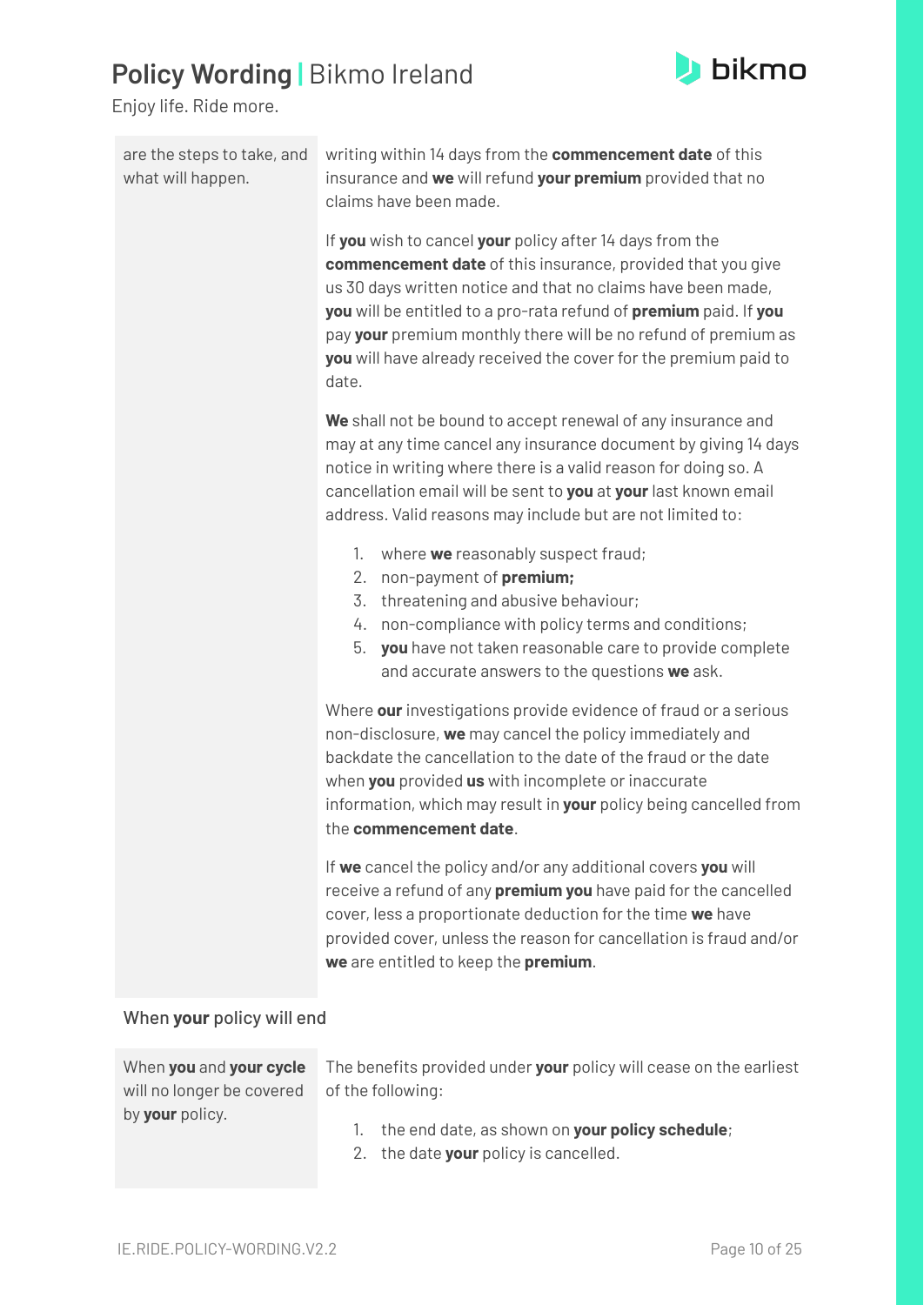

Enjoy life. Ride more.

#### Governing law

<span id="page-10-1"></span><span id="page-10-0"></span>

| This explains who<br>governs the law of the<br>policy. | Unless some other law is agreed in writing, this policy is<br>governed by the Law of Liechtenstein . If there is a dispute, it will<br>only be dealt with in the courts of Liechtenstein. Consumer<br>protection rights are covered by the applicable EU regulations. |
|--------------------------------------------------------|-----------------------------------------------------------------------------------------------------------------------------------------------------------------------------------------------------------------------------------------------------------------------|
| What is covered                                        |                                                                                                                                                                                                                                                                       |
| Property                                               | Where you have paid the appropriate premium and cycle and<br>accessories cover is shown on your policy schedule you are<br>covered up to the insured value shown on your policy schedule<br>for:                                                                      |
| <b>Accidental damage</b>                               | We will pay repair costs if your cycle is damaged as the result of<br>an accident. If your cycle cannot be repaired, we will replace it<br>(see Settlement method below).                                                                                             |
| <b>Theft</b>                                           | If your cycle is stolen we will replace it (see Settlement method<br>below). Where only a part or parts of your cycle have been stolen,<br>we will only replace that part or parts.                                                                                   |
| <b>Additional cover</b>                                | The following are also covered up to the <b>insured value</b> shown on<br>your policy schedule.                                                                                                                                                                       |
| <b>Accessories</b>                                     | Equipment attached to your cycle, which is your own property or<br>for which you are legally responsible, against accidental damage<br>and theft occurring during the period of insurance.                                                                            |
|                                                        | We will not make any payment under this additional cover for any<br>theft or damage:                                                                                                                                                                                  |
|                                                        | unless resulting directly from the use of your cycle;<br>1.<br>2. to any upgraded parts and components which are critical<br>to the operation of your cycle; or<br>3. to any mobile phones or PDAs.                                                                   |
| Clothing                                               | Any article of specialist cycling or triathlon clothing, which is<br>your own property or for which you are legally responsible,<br>against accidental damage and theft occurring during the<br>period of insurance.                                                  |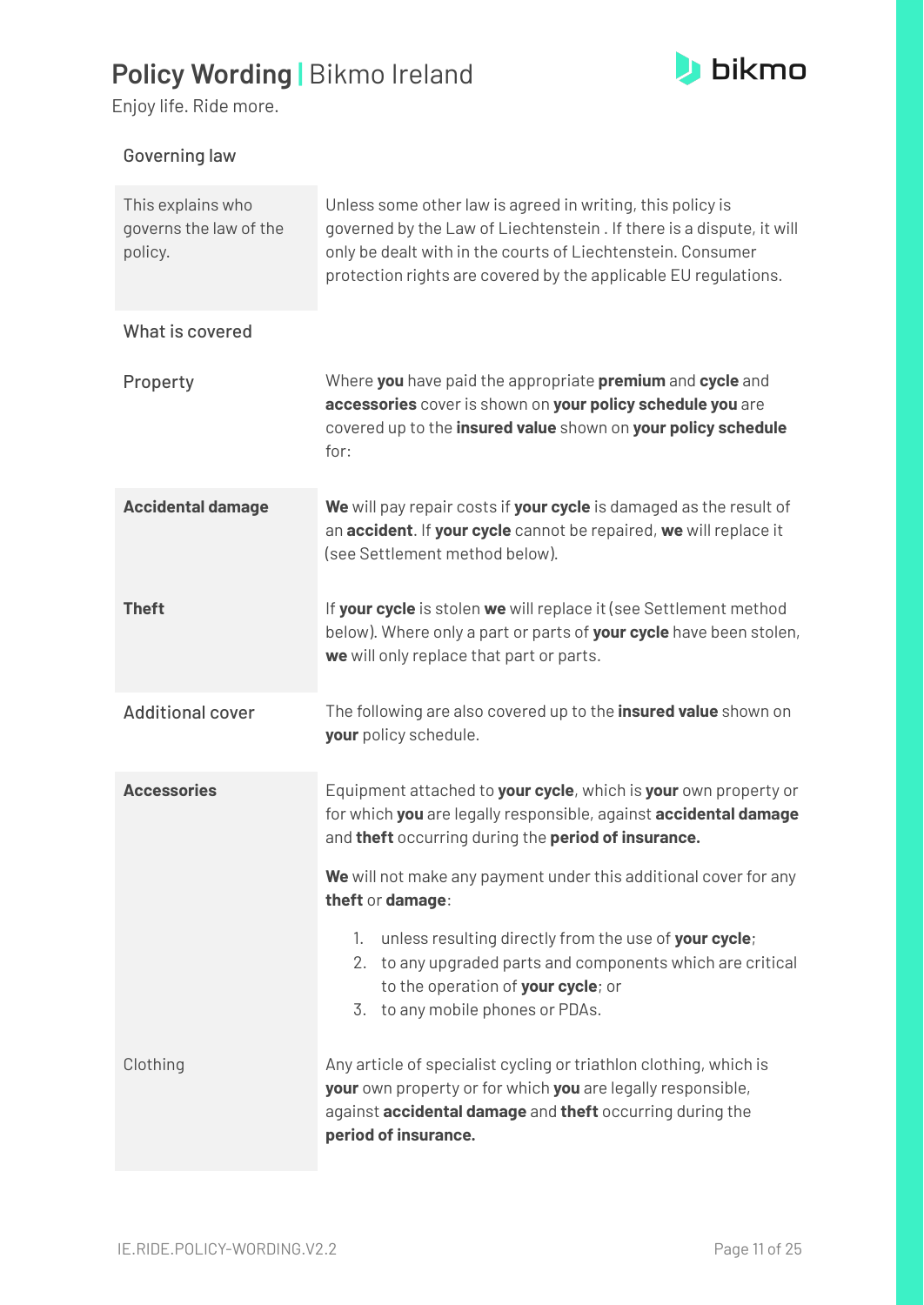

|                      | We will not make any payment under this additional cover for any<br>theft or damage unless resulting directly from the use of your<br>cycle.                                                                                                                                                                                                                                                                        |
|----------------------|---------------------------------------------------------------------------------------------------------------------------------------------------------------------------------------------------------------------------------------------------------------------------------------------------------------------------------------------------------------------------------------------------------------------|
| <b>Bike boxes</b>    | Any luggage designed specifically for the carriage of your cycle,<br>which is your own property or for which you are legally<br>responsible against accidental damage and theft occurring<br>during the period of insurance.                                                                                                                                                                                        |
|                      | We will not make any payment under this additional cover for any<br>theft or damage which occurs away from your home unless your<br>cycle is damaged or stolen at the same time and by the same<br>cause.                                                                                                                                                                                                           |
| Returning home       | The necessary and reasonable costs that you incur to return<br>directly to your home by a registered taxi or by public transport<br>following theft of or accidental damage to your cycle insured<br>under this policy, which results in your cycle becoming unusable.                                                                                                                                              |
|                      | We will not make any payment under this additional cover where<br>you cannot provide a valid receipt or ticket from a registered taxi<br>or public transport company showing the cost of that journey.<br>Repatriation is not covered.                                                                                                                                                                              |
| Emergency cycle hire | The necessary and reasonable costs of hiring an alternative<br>cycle following theft of or accidental damage to your cycle,<br>which results in your cycle becoming unusable. We will only pay<br>for hire costs for the period beginning at the date of the theft or<br>accidental damage until your cycle is repaired or replaced.<br>However, we will not make any payment under this additional<br>cover unless |
|                      | we agree that you may incur the hire costs before you<br>1.<br>have incurred them; and<br>the total hire costs are less than the replacement or<br>2.<br>repair cost of the cycle; and<br>you can provide us with written evidence of your hire<br>3.<br>costs.                                                                                                                                                     |
| Event fees           | The non-refundable fee which has already been paid by you in<br>respect of an organised non-competitive road cycling event,<br>competitive duathlon, triathlon, off-road or cyclo-cross event in<br>which you were due to participate if you are no longer able to                                                                                                                                                  |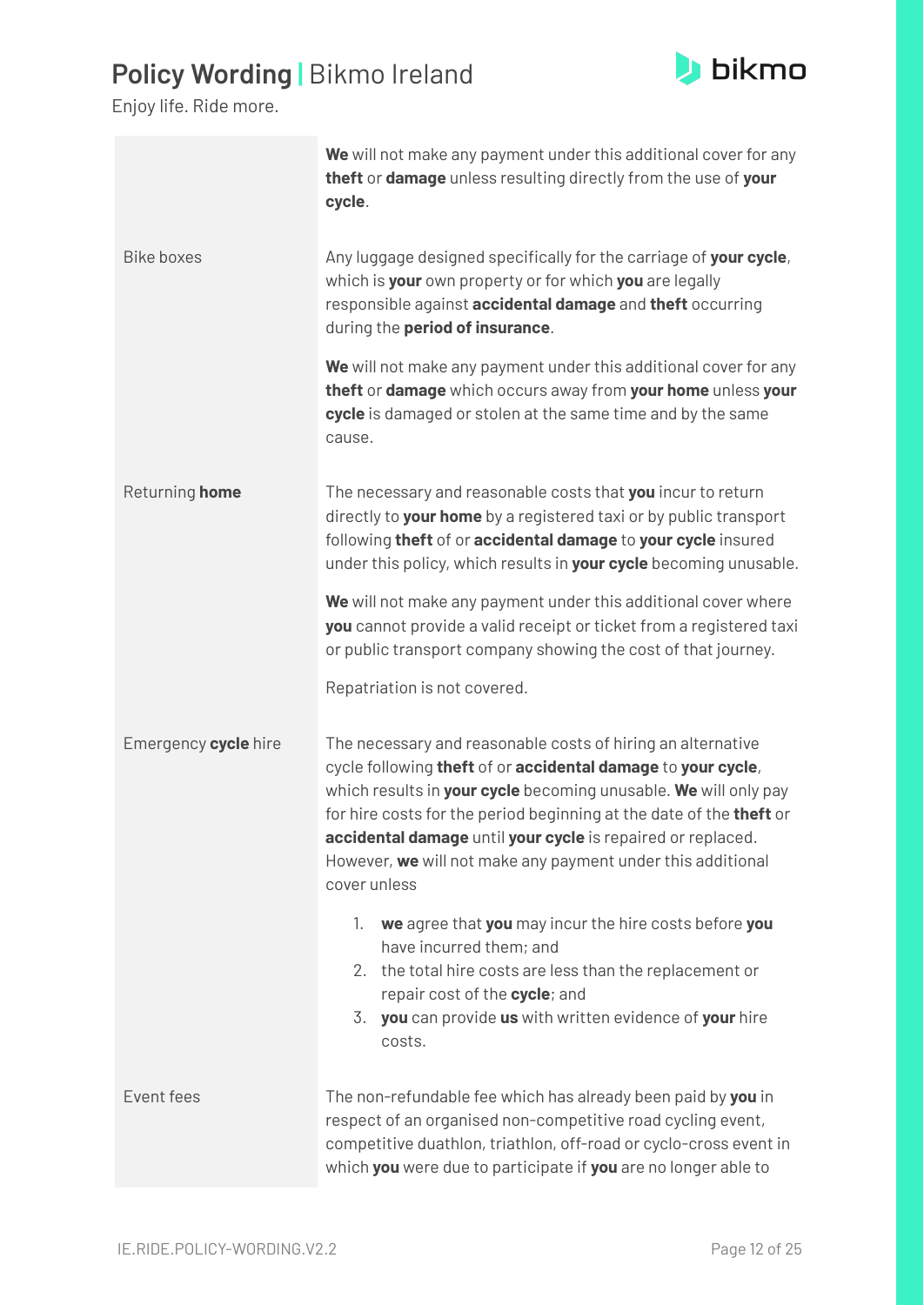

Enjoy life. Ride more.

| attend the event as a sole and direct result of a cause which<br>occurs during the <b>period of insurance</b> and is entirely beyond<br>your control.                                             |
|---------------------------------------------------------------------------------------------------------------------------------------------------------------------------------------------------|
| We will not make any payment under this additional cover:                                                                                                                                         |
| directly or indirectly due to any failure, withdrawal or<br>1.<br>inadequacy of necessary finance or any financial failure<br>of or financial default of any person, corporation or<br>entity; or |
| 2. directly or indirectly due to strikes, industrial action or<br>labour disputes, whether actual or threatened; or                                                                               |
| 3. directly or indirectly due to any action taken by any<br>national or international body or agency to control,<br>prevent or suppress or in any way relating to any<br>infectious disease; or   |
| 4. directly or indirectly due to adverse weather; or                                                                                                                                              |
| directly or indirectly due to war, terrorism or nuclear<br>5.<br>risks; or                                                                                                                        |
| 6. for more than one cycling, duathlon, triathlon or<br>cyclo-cross event in any one <b>period of insurance</b> .                                                                                 |

#### What is not covered

| 1. | Any applicable excess.                                                                                                                                                     |
|----|----------------------------------------------------------------------------------------------------------------------------------------------------------------------------|
| 2. | Theft of or accidental damage to the cycle unless you can<br>provide evidence of ownership.                                                                                |
| 3. | Theft of or accidental damage to accessories where<br>accessories cover is not shown on your policy schedule.                                                              |
| 4. | Theft of or accidental damage to accessories unless<br>substantiated by evidence of ownership.                                                                             |
| 5. | Theft of or accidental damage to accessories unless resulting<br>directly from the use of your cycle.                                                                      |
| 6. | Theft from your home unless:                                                                                                                                               |
|    | the cycle is kept inside the home and any security<br>1.<br>devices such as door locks are in operation; and<br>2. theft from the home involves forcible and violent entry |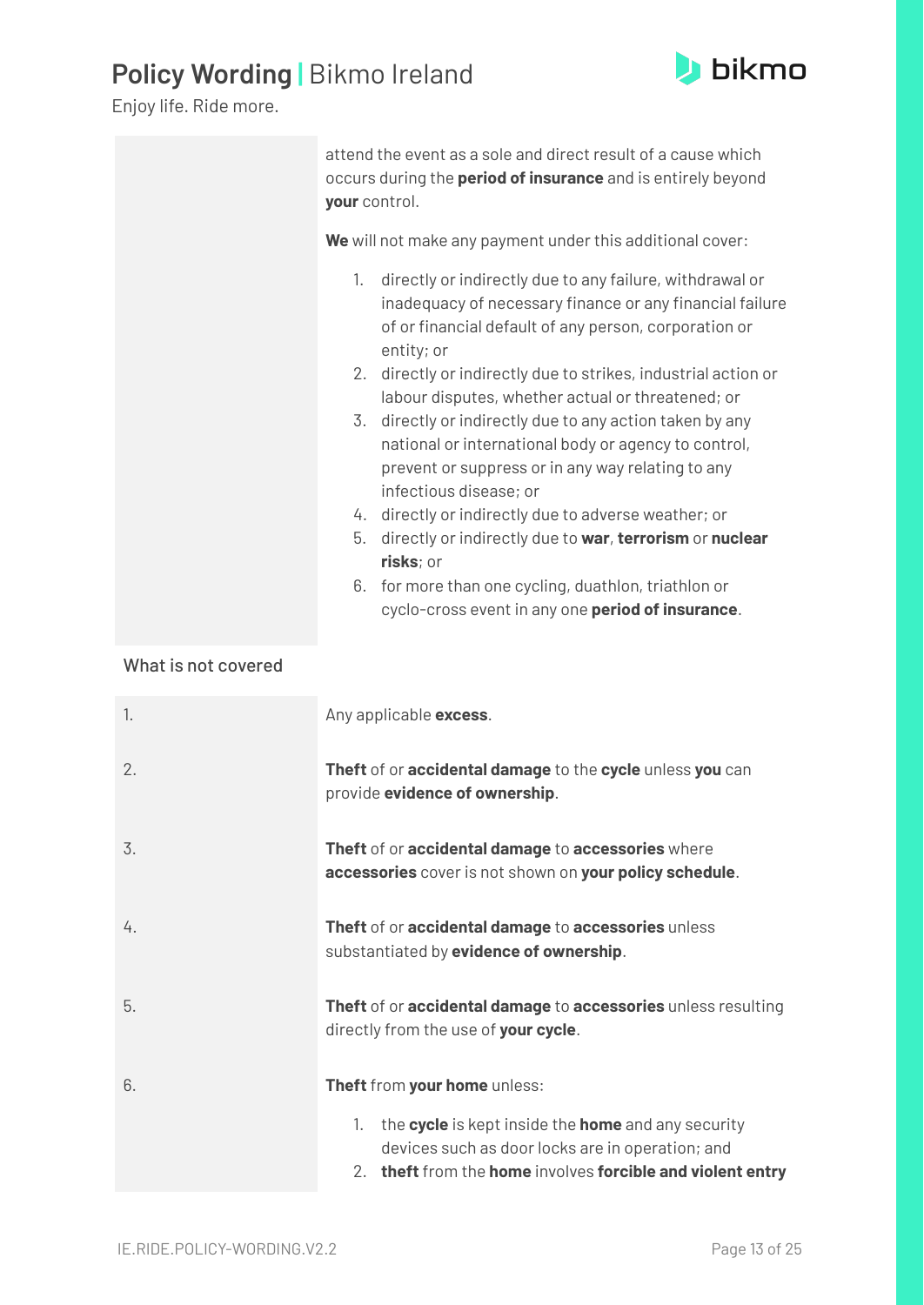

|     | or exit.                                                                                                                                                                                                                                                                                                                                                                                                                       |
|-----|--------------------------------------------------------------------------------------------------------------------------------------------------------------------------------------------------------------------------------------------------------------------------------------------------------------------------------------------------------------------------------------------------------------------------------|
| 7.  | <b>Theft</b> from any garage, outbuilding, shed, underground car park<br>or communal hallway unless the cycle has been secured to an<br>immovable object through the frame with an approved lock<br>substantiated by a sales purchase or till receipt, and<br>accompanied by the remains of the lock or all keys supplied with<br>the lock.                                                                                    |
| 8.  | Theft from or away from home where the cycle and accessories<br>are left unattended.                                                                                                                                                                                                                                                                                                                                           |
| 9.  | Theft away from home unless the cycle has been secured to an<br>immovable object with an approved lock through the frame.                                                                                                                                                                                                                                                                                                      |
|     | If the cycle is stolen from the transition area of an organised<br>competitive triathlon or duathlon or the pit area of an organised<br>competitive cyclo-cross event, that you are competing in, this<br>exclusion does not apply.                                                                                                                                                                                            |
| 10. | Theft, accidental damage or vandalism following abandonment<br>or any unexplained disappearance or theft.                                                                                                                                                                                                                                                                                                                      |
| 11. | Theft from any motor vehicle unless:<br>the cycle is fully contained within the motor vehicle or<br>1.<br>secured by an approved lock through the frame to a roof<br>or cycle rack attached to the motor vehicle; and<br>2. the motor vehicle is securely locked and any security<br>devices are in operation; and<br>3. theft is a result of forcible and violent entry or removal<br>and there is physical evidence or such. |
| 12. | Loss or <b>damage</b> caused by wear and tear, wet or dry rot,<br>atmospheric conditions, frost, insects, vermin, fungus, domestic<br>pet, lack of or poor maintenance or failure to follow<br>manufacturer's instructions when using, maintaining or repairing<br>the cycle or any gradually operating cause.                                                                                                                 |
| 13. | Marring, scratching, denting or any cosmetic change which does<br>not impair the operation, function or safety of the cycle.                                                                                                                                                                                                                                                                                                   |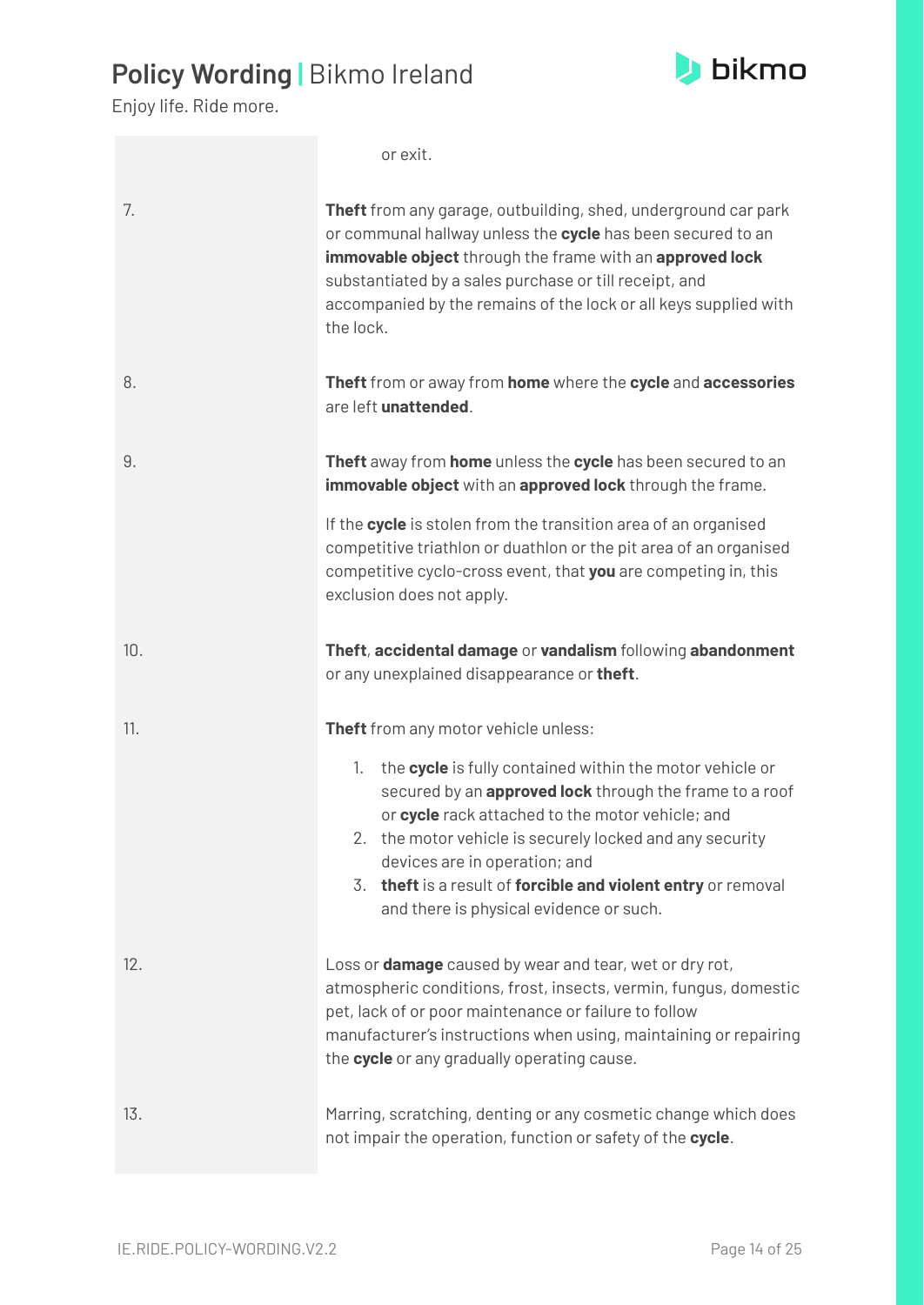

| Any tyres or fixed accessories unless the cycle was stolen or<br>damaged at the same time and by the same cause.<br>Theft by a person to whom the cycle was entrusted, other than a<br>Theft of or damage to the cycle whilst being used in any                                                                                                                                                      |
|------------------------------------------------------------------------------------------------------------------------------------------------------------------------------------------------------------------------------------------------------------------------------------------------------------------------------------------------------------------------------------------------------|
|                                                                                                                                                                                                                                                                                                                                                                                                      |
|                                                                                                                                                                                                                                                                                                                                                                                                      |
| competition, unless competition cover is shown on the policy<br>schedule and the additional premium has been paid.                                                                                                                                                                                                                                                                                   |
| Theft or damage of a cycle that is engaged for use in trade or<br>business purposes (excluding commuting to and from work).                                                                                                                                                                                                                                                                          |
| Theft or vandalism where a crime reference number cannot be                                                                                                                                                                                                                                                                                                                                          |
| Any mechanical or electrical breakdown or defect or electronic                                                                                                                                                                                                                                                                                                                                       |
|                                                                                                                                                                                                                                                                                                                                                                                                      |
|                                                                                                                                                                                                                                                                                                                                                                                                      |
| Any claim directly or indirectly caused, contributed to, by or                                                                                                                                                                                                                                                                                                                                       |
| pressure waves from aircraft or other aerial devices<br>2. suicide, attempted suicide or deliberate injury to<br>yourself or putting yourself in unnecessary danger<br>3. your solvent use, you being under the influence of drugs<br>or alcohol, except those prescribed by a registered<br>doctor, or drugs which have been prescribed by a<br>registered doctor and not those prescribed for drug |
|                                                                                                                                                                                                                                                                                                                                                                                                      |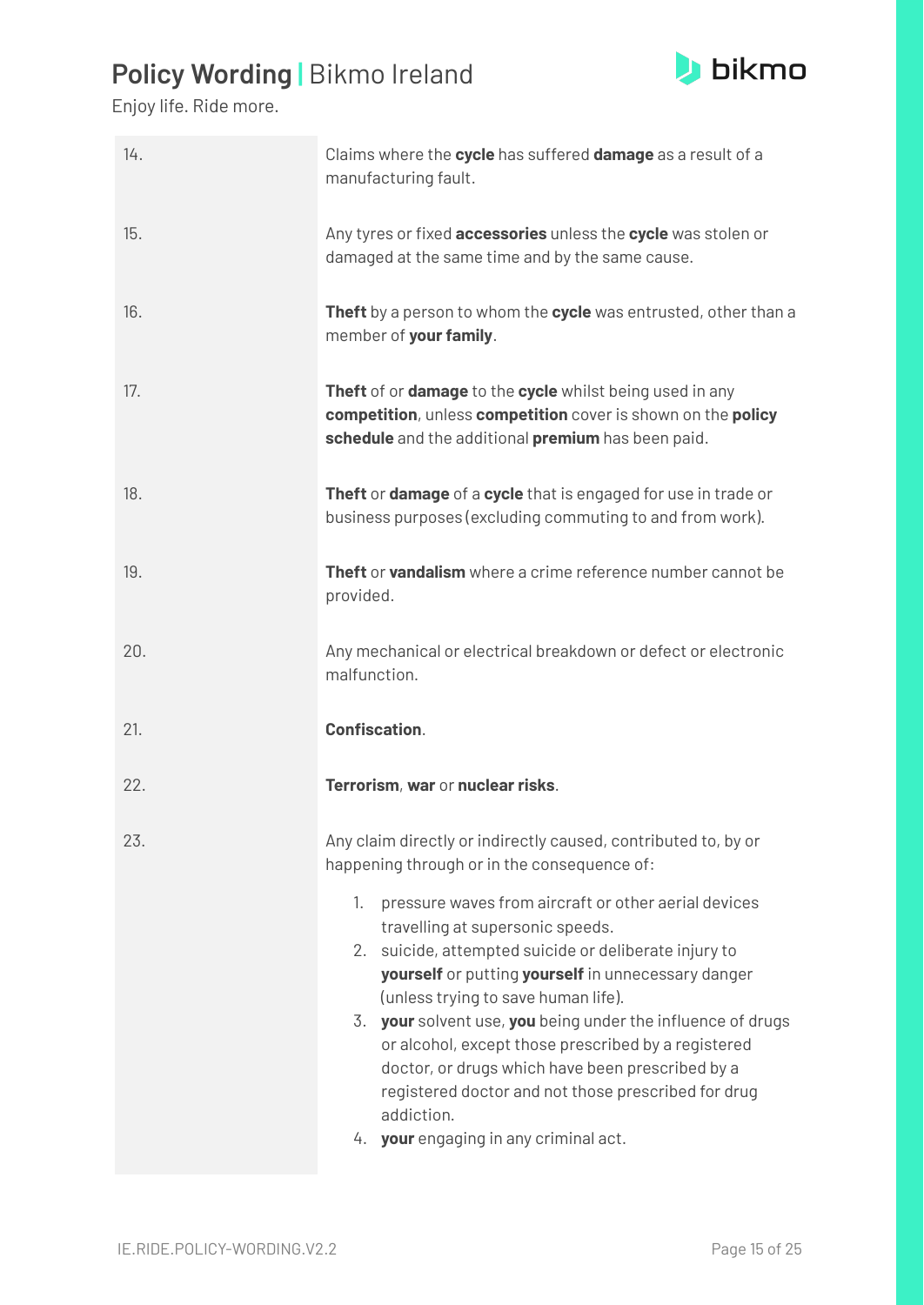

#### **b**ikmo

#### Cyber Loss exclusion clause

| Cyber Loss | Notwithstanding any provision to the contrary within this<br>contract, this contract excludes any Cyber Loss.<br>Cyber Loss means any loss, damage, liability, expense, fines or<br>penalties or any other amount directly or indirectly caused by:                                                                                                                                                                                                                                                                                                                                                                                     |
|------------|-----------------------------------------------------------------------------------------------------------------------------------------------------------------------------------------------------------------------------------------------------------------------------------------------------------------------------------------------------------------------------------------------------------------------------------------------------------------------------------------------------------------------------------------------------------------------------------------------------------------------------------------|
|            | the use or operation of any Computer System or<br>1.<br><b>Computer Network;</b><br>2. the reduction in or loss of ability to use or operate any<br>Computer System, Computer Network or Data;<br>3. access to, processing, transmission, storage or use of<br>any Data;<br>4. inability to access, process, transmit, store or use any<br>Data;<br>5. any threat of or any hoax relating to 1. to 4. Above;<br>6. any error or omission or accident in respect of any<br>Computer System, Computer Network or Data;<br>7.<br>any activity of a third party causing disruption or damage<br>to any Computer System or Computer Network. |
|            | Computer System means any computer, hardware, software,<br>application, process, code, programme, information technology,<br>communications system or electronic device owned or operated<br>by the Insured or any other party. This includes any similar<br>system and any associated input, output or data storage device<br>or system, networking equipment or back up facility.                                                                                                                                                                                                                                                     |
|            | Computer Network means a group of Computer Systems and<br>other electronic devices or network facilities connected via a<br>form of communications technology, including the internet,<br>intranet and virtual private networks (VPN), allowing the<br>networked computing devices to exchange Data.                                                                                                                                                                                                                                                                                                                                    |
|            | Data means information used, accessed, processed, transmitted<br>or stored by a Computer System.                                                                                                                                                                                                                                                                                                                                                                                                                                                                                                                                        |
|            | When this clause forms part of a reinsurance contract, Insured<br>shall be amended to read (or refer to) Original Insured.                                                                                                                                                                                                                                                                                                                                                                                                                                                                                                              |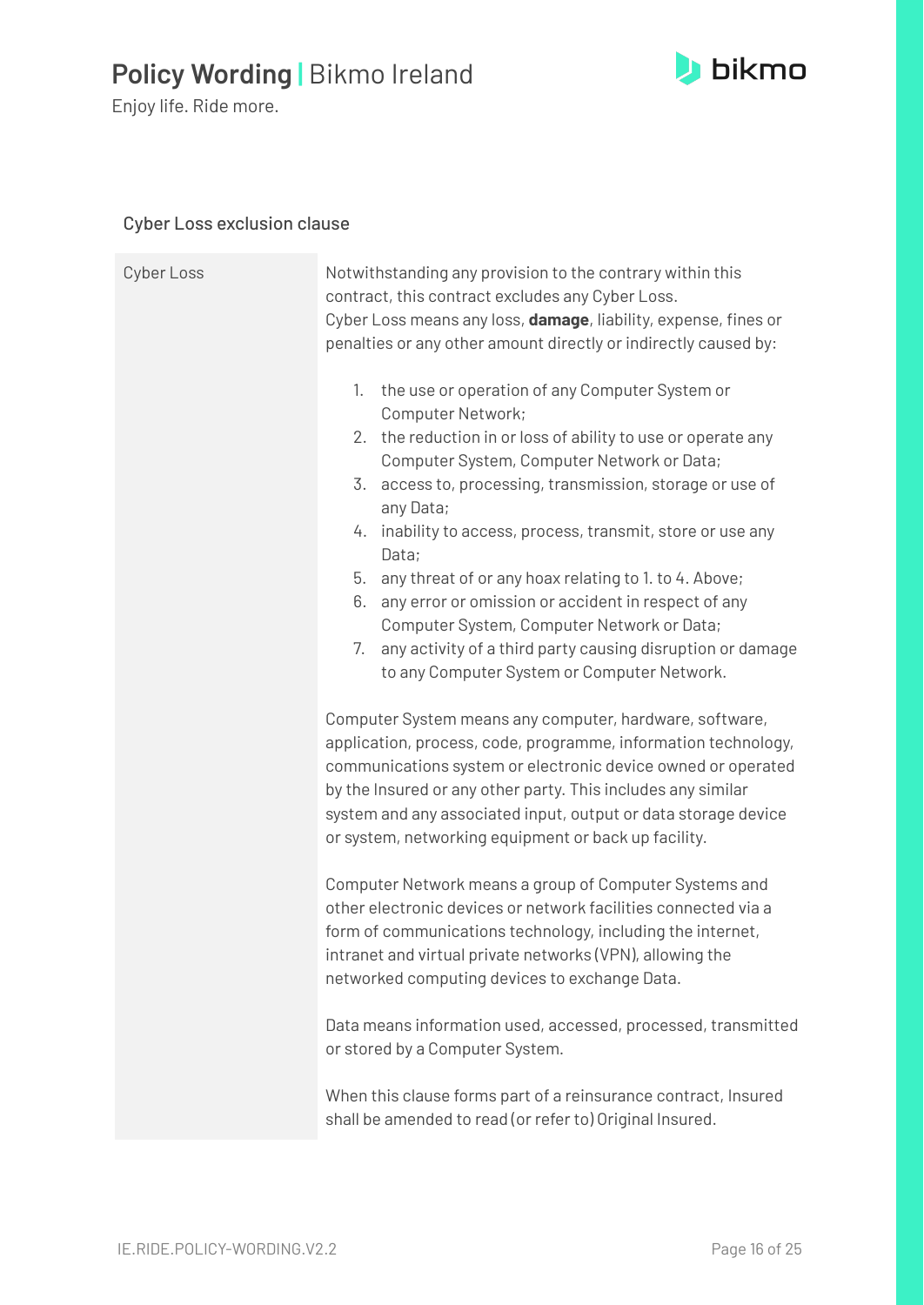

<span id="page-16-0"></span>

| <b>General security</b><br>requirements                                    | You need to follow our security requirements to comply with our<br>policy wording to keep your cycle safe.                                                                                                                                                                                                                                                                                                                                                                                                                                                                                                                                                                                                                                                                    |
|----------------------------------------------------------------------------|-------------------------------------------------------------------------------------------------------------------------------------------------------------------------------------------------------------------------------------------------------------------------------------------------------------------------------------------------------------------------------------------------------------------------------------------------------------------------------------------------------------------------------------------------------------------------------------------------------------------------------------------------------------------------------------------------------------------------------------------------------------------------------|
| Security requirements<br>where the <b>cycle</b> is at the<br>home.         | Theft of the cycle, whilst at home, shall only be covered in<br>circumstances where the cycle is:                                                                                                                                                                                                                                                                                                                                                                                                                                                                                                                                                                                                                                                                             |
|                                                                            | 1.<br>not left unattended; or<br>2.<br>kept inside and any security devices are in operation; or<br>3.<br>stored within a private garage, privately accessed<br>wooden or aluminium shed within the boundaries of the<br>home and you have complied with the following security<br>requirements:<br>a. all external doors must be secured by a minimum<br>of a 5 lever mortice deadlock to BS3621 standard<br>or a 5 lever padlock; or<br>b. the cycle must be secured through the frame by<br>an approved lock to an immovable object within<br>the building; or<br>4. secured through the frame by an approved lock to an<br>immovable object within the building when at your home<br>in any location which is described as a communal hallway<br>or communal outbuilding. |
| Security requirements<br>where the cycle is away<br>from the <b>home</b> . | Theft of the cycle, whilst away from the home, shall only be<br>covered in circumstances where:                                                                                                                                                                                                                                                                                                                                                                                                                                                                                                                                                                                                                                                                               |
|                                                                            | the cycle is not left unattended;<br>1.<br>2. where the cycle is left unattended, it must be secured to<br>an immovable object by an approved lock through the<br>frame;<br>3.<br>any access to the cycle is affected by forcible and<br>violent entry;<br>4. the cycle is not left unattended within the boundaries of<br>a train station, bus station, coach station or your<br>permanent place of employment, for more than 24 hours<br>and subject to conditions (1.) and (2.) above.                                                                                                                                                                                                                                                                                     |
|                                                                            | If the cycle is within the transition area of an organised<br>competitive triathlon or duathlon or the pit area of an organised<br>competitive cyclo-cross event, that you are competing in, (2.)<br>does not apply.                                                                                                                                                                                                                                                                                                                                                                                                                                                                                                                                                          |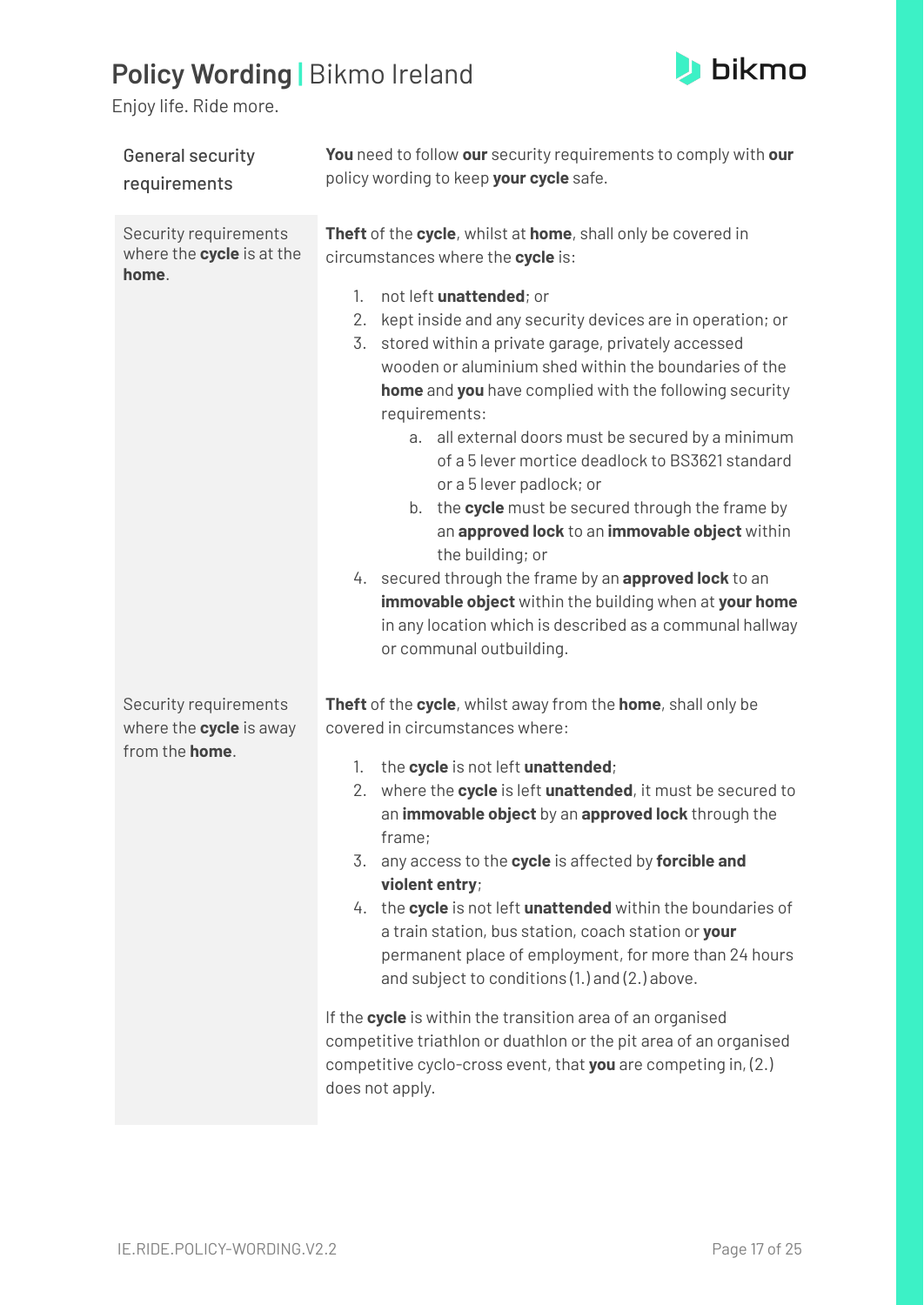

<span id="page-17-0"></span>

| Security requirements<br>where the cycle is in or | Theft whilst the cycle is in or on a vehicle shall only be covered in<br>circumstances where:                                                                                                                                                                                                                                                                                                                                                                                                                                                                                                                                                                      |
|---------------------------------------------------|--------------------------------------------------------------------------------------------------------------------------------------------------------------------------------------------------------------------------------------------------------------------------------------------------------------------------------------------------------------------------------------------------------------------------------------------------------------------------------------------------------------------------------------------------------------------------------------------------------------------------------------------------------------------|
| on a vehicle.                                     | all doors, windows and other openings of the vehicle and<br>1.<br>cycle rack are left closed, securely locked and properly<br>fastened;                                                                                                                                                                                                                                                                                                                                                                                                                                                                                                                            |
|                                                   | 2. access to the cycle must have been affected by forcible<br>and violent entry;                                                                                                                                                                                                                                                                                                                                                                                                                                                                                                                                                                                   |
|                                                   | 3. any security devices installed in the vehicle and cycle<br>rack are in operation;<br>4. the cycle is fully contained within the motor vehicle or<br>secured by an approved lock through the frame to the<br>roof or cycle rack attached to the motor vehicle;<br>5. any cycle which is locked on to the exterior of the vehicle<br>(e.g. by roof or rear cycle rack) must be removed between<br>the hours of 9pm and 6am and fully contained within the<br>vehicle or kept securely in accordance with the policy<br>terms and conditions.                                                                                                                      |
| <b>General conditions</b>                         | Applicable to all sections of this policy                                                                                                                                                                                                                                                                                                                                                                                                                                                                                                                                                                                                                          |
| Fraud                                             | You must not act in a fraudulent way. Your insurance may be<br>invalid if you or anyone acting for you:<br>fails to reveal or hides a fact likely to influence whether<br>1.<br>we accept your proposal, your renewal, or any<br>adjustment to your policy;<br>2. fails to reveal or hides a fact likely to influence the cover<br>we provide;<br>3. makes a statement to us or anyone acting on our behalf,<br>knowing the statement to be false;<br>4. sends us or anyone acting on our behalf a document,<br>knowing the document to be forged or false;<br>5.<br>makes a claim under the policy, knowing the claim to be<br>false or fraudulent in any way; or |
|                                                   | makes a claim for any loss or <b>damage you</b> caused<br>6.<br>deliberately or with your knowledge.                                                                                                                                                                                                                                                                                                                                                                                                                                                                                                                                                               |
|                                                   | If your claim is in any way dishonest or exaggerated, we will not<br>pay any benefit under this policy or return any premium to you<br>and we may cancel your policy immediately and backdate the<br>cancellation to the date of the fraudulent claim.                                                                                                                                                                                                                                                                                                                                                                                                             |
|                                                   | We may also take legal action against you and inform the                                                                                                                                                                                                                                                                                                                                                                                                                                                                                                                                                                                                           |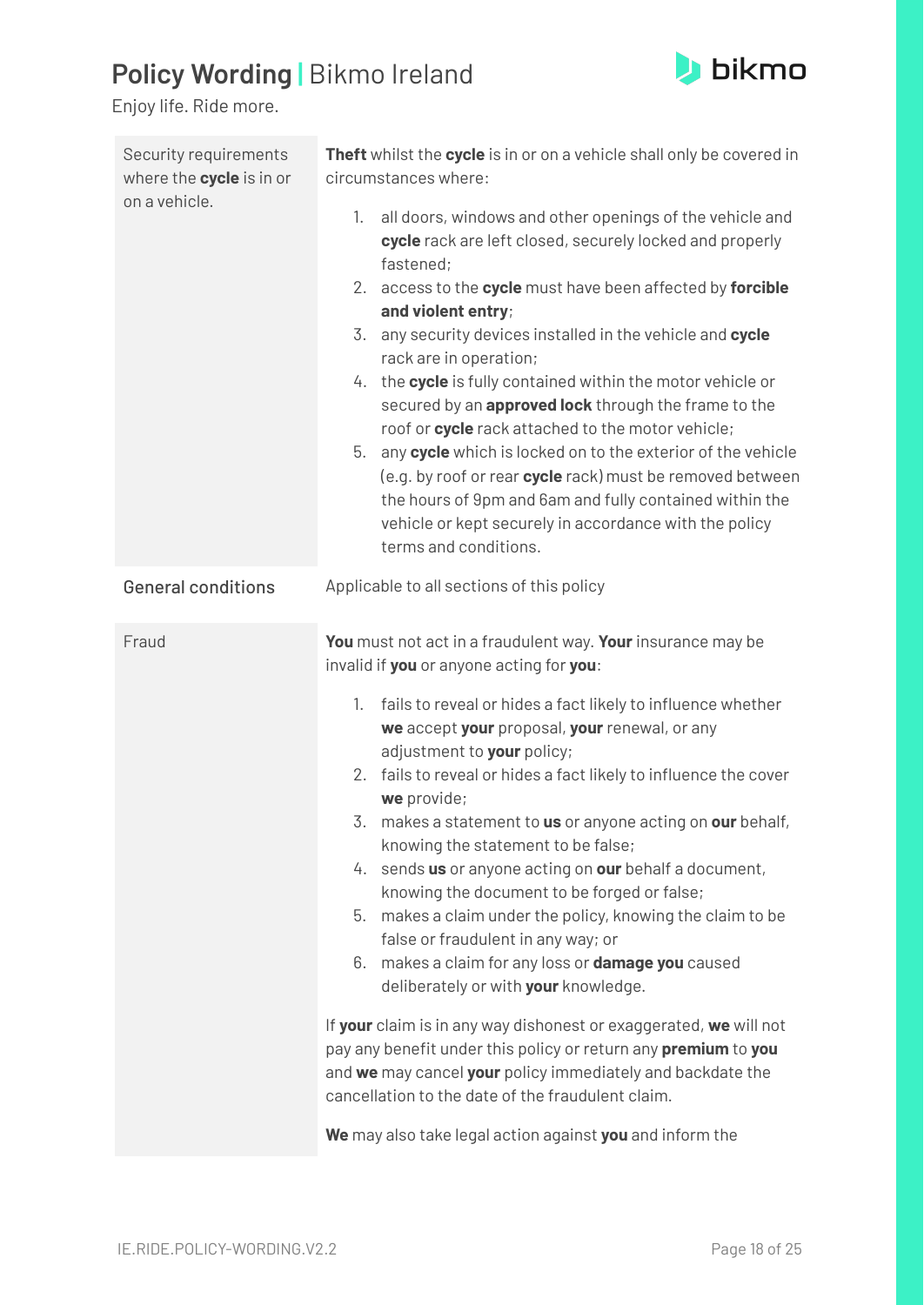

|                   | appropriate authorities.                                                                                                                                                                                                                                                                                                                                                                                     |
|-------------------|--------------------------------------------------------------------------------------------------------------------------------------------------------------------------------------------------------------------------------------------------------------------------------------------------------------------------------------------------------------------------------------------------------------|
| Duty of care      | You must take care to prevent any accidental damage,<br>vandalism or theft and keep your cycle and the security<br>measures, including in your home and on or in your vehicle,<br>protecting the cycle, in a good state of repair and condition.                                                                                                                                                             |
|                   | You must take care to comply with all statutory obligations and<br>regulations imposed by any statutory, regulatory, or government<br>authority.                                                                                                                                                                                                                                                             |
| Replacement value | We will pay for the cost of replacement as new up to the insured<br>value shown on your policy schedule at the time of the incident.                                                                                                                                                                                                                                                                         |
| Subrogation       | In the event that a third party is deemed liable for part or all of<br>any claim, we may exercise our right of subrogation.                                                                                                                                                                                                                                                                                  |
|                   | You shall, at our request and our expense, agree to and permit us<br>to do such acts and things as may be necessary or reasonably<br>required for the purpose of exercising this right.                                                                                                                                                                                                                      |
|                   | You will take no action or make any agreements that may weaken<br>or remove our rights under this clause without our prior written<br>permission.                                                                                                                                                                                                                                                            |
|                   | We will pay any costs or expenses involved in exercising our right<br>of subrogation.                                                                                                                                                                                                                                                                                                                        |
| Salvage           | We have the right to take and keep possession of the cycle which<br>is the subject of a claim made by you and to treat the cycle as<br>salvage and to dispose of it in any way we deem appropriate. Any<br>proceeds from such salvage belong to us and will be used by us<br>to offset the amount of any claim payment made by you.                                                                          |
| Settlement method | We reserve the right to specify a supplier of our choice for the<br>repair or replacement of the cycle who will invoice us directly for<br>the repairs or the replacement or at our discretion offer cash<br>settlement to the indemnity value of the replacement cycle. If<br>the cycle or accessories are more than 3 years old settlement<br>will be on the basis of like for like for condition and age. |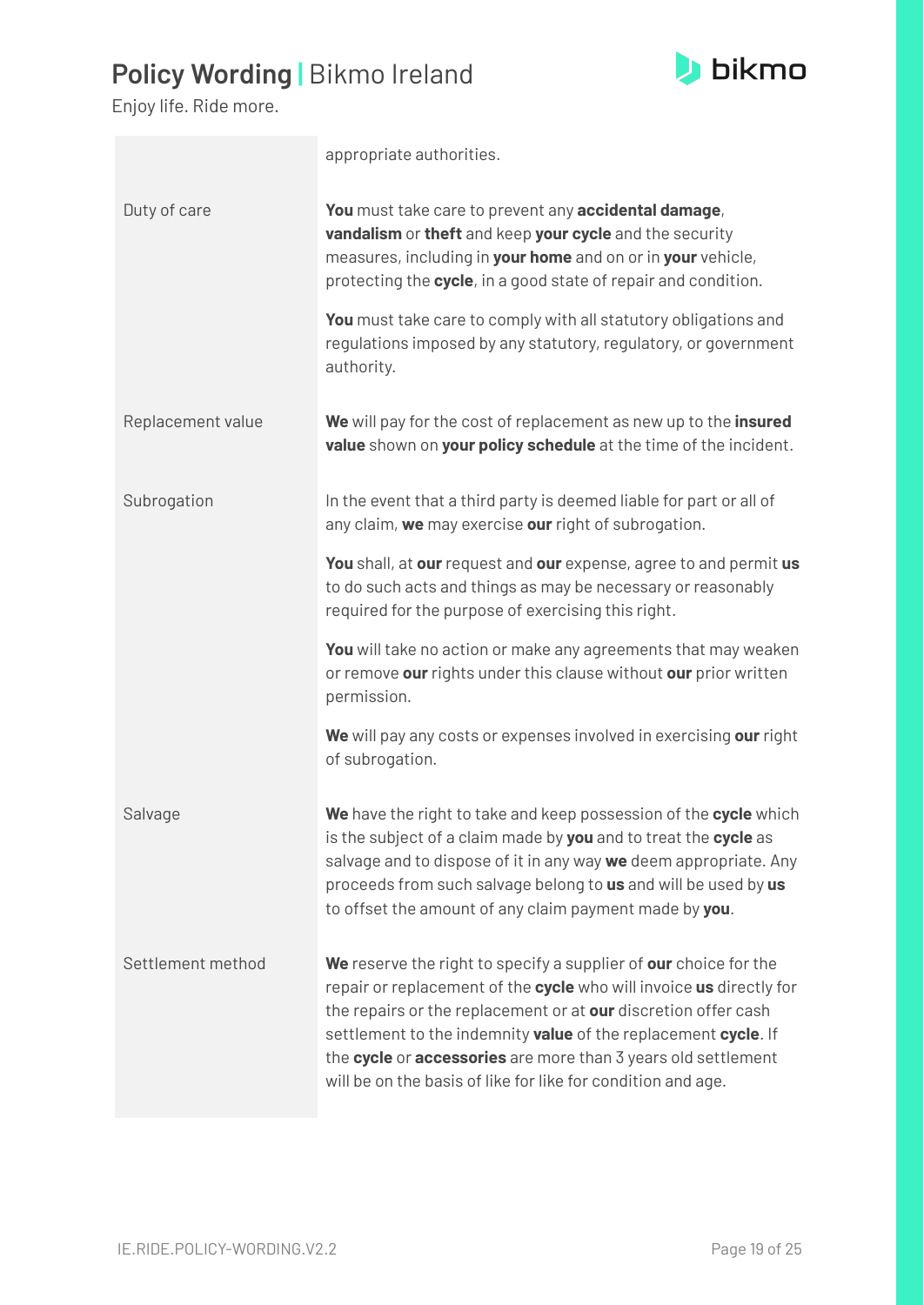

<span id="page-19-0"></span>

| <b>Economic or Trade</b><br><b>Sanctions</b> | No cover or benefit shall be provided, and no sum shall be<br>payable under this policy to the extent that providing or paying it<br>would directly or indirectly put us or our ultimate parent<br>company in breach of any applicable economic or trade sanction<br>laws or regulations |
|----------------------------------------------|------------------------------------------------------------------------------------------------------------------------------------------------------------------------------------------------------------------------------------------------------------------------------------------|
| <b>Your insurer</b>                          | The underwriter of your insurance is UNIQA Versicherung AG,<br>having its registered office at Austrasse 46, LI-9490 Vaduz,<br>Liechtenstein.                                                                                                                                            |
| <b>Regulatory Status</b>                     | UNIQA Versicherung AG is licensed and supervised by the<br>Financial Market Authority of Liechtenstein.                                                                                                                                                                                  |
| Main business                                | UNIQA Versicherung AG is a non-life insurance undertaking<br>which underwrites various insurance products.                                                                                                                                                                               |
| Making a claim                               | In the event you need to make a claim, follow the instructions<br>here.                                                                                                                                                                                                                  |
| <b>Cycle</b>                                 | If you need to make a claim for accidental damage, theft or<br>vandalism, including additional cover, please notify Bikmo as<br>soon as possible.                                                                                                                                        |
|                                              | Please note that if you delay reporting a claim to us without good<br>reason, and that delay causes an adverse and prejudicial effect<br>to us, then we may decline to accept your claim.                                                                                                |
|                                              | You must complete the online claim form and follow any<br>instructions relating to the claim form.                                                                                                                                                                                       |
|                                              | You will be asked to supply evidence to support your claim,<br>including but not limited to; evidence of ownership for your<br>cycle, evidence of damage, crime reference numbers, evidence<br>of ownership - including the key - of the approved lock for your<br>cycle.                |
|                                              | Every claim will require a completed and signed claim form.<br>Before signing this claim form, you must check the answers you<br>have given and any supporting documentary evidence, very<br>carefully. All questions must be answered.                                                  |
|                                              | We may also request that you provide proof of your identity prior<br>to settlement of any claim.                                                                                                                                                                                         |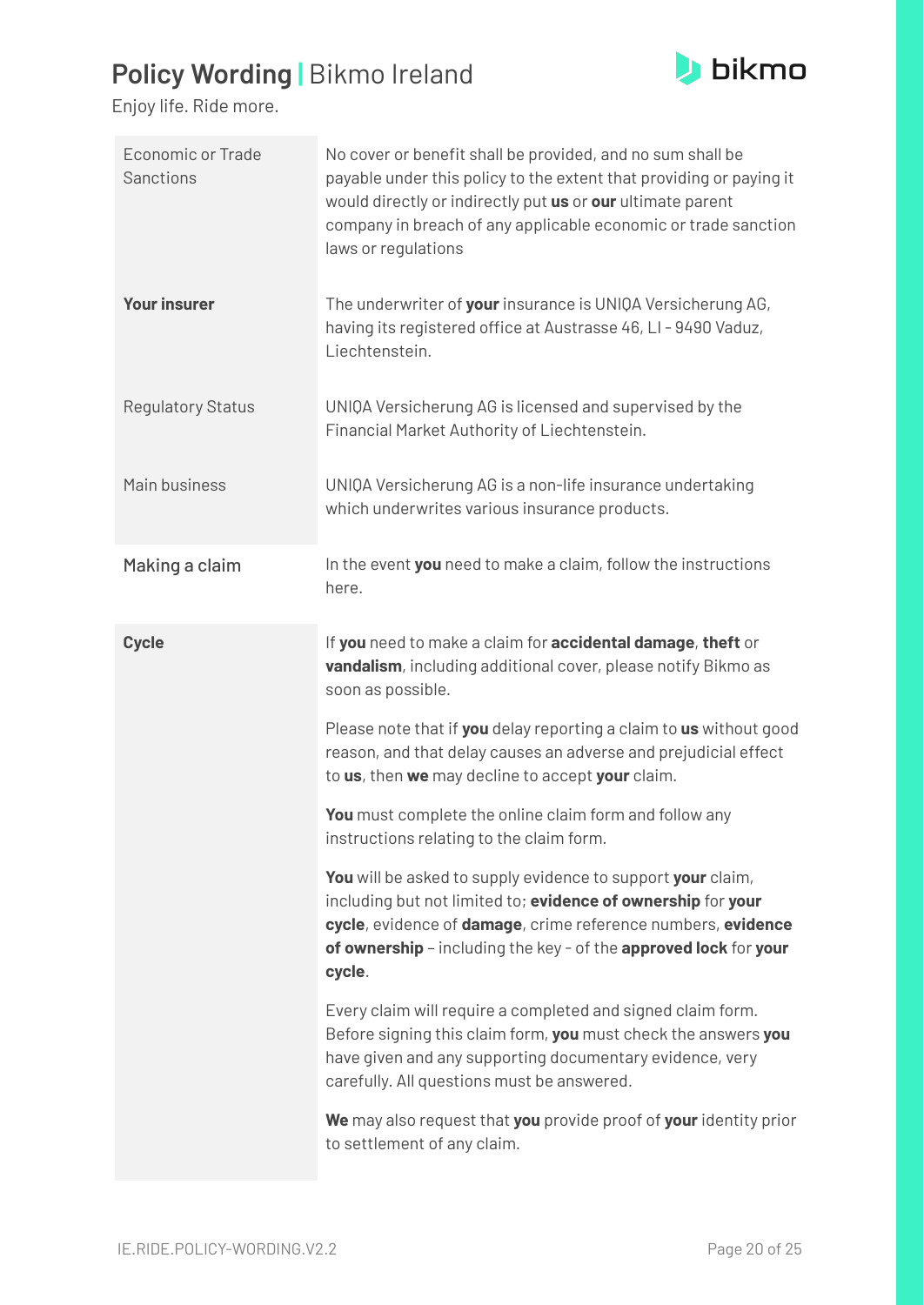

<span id="page-20-0"></span>

| <b>Complaints procedure</b>       | It is the intention to give you the best possible service but if you<br>do have any questions or concerns about this insurance or the<br>handling of a claim you should follow the complaints procedure<br>below:                                                                                                                                                                                                                                              |
|-----------------------------------|----------------------------------------------------------------------------------------------------------------------------------------------------------------------------------------------------------------------------------------------------------------------------------------------------------------------------------------------------------------------------------------------------------------------------------------------------------------|
| The policy, service and<br>claims | In the case of dissatisfaction regarding your policy, a claim, or<br>the service you have received, complaints should be addressed<br>to the <b>Administrator</b> , who's contact details are:                                                                                                                                                                                                                                                                 |
|                                   | <b>Bikmo GmbH</b>                                                                                                                                                                                                                                                                                                                                                                                                                                              |
|                                   | % Werk1, Aterlierstraße 29                                                                                                                                                                                                                                                                                                                                                                                                                                     |
|                                   | 81671 München                                                                                                                                                                                                                                                                                                                                                                                                                                                  |
|                                   | Germany                                                                                                                                                                                                                                                                                                                                                                                                                                                        |
|                                   | Tel: +353 (0) 1 223 8385                                                                                                                                                                                                                                                                                                                                                                                                                                       |
|                                   | Email: hello@bikmo.ie                                                                                                                                                                                                                                                                                                                                                                                                                                          |
|                                   | In all correspondence please state your Bikmo Ireland policy<br>number.                                                                                                                                                                                                                                                                                                                                                                                        |
|                                   | The <b>Administrator</b> will acknowledge written complaints within 5<br>business days. The <b>Administrator</b> will issue a final response to<br>your complaint within no more than 40 business days or offer an<br>explanation for the delay and outline a timeframe for resolution<br>of your complaint.                                                                                                                                                   |
| <b>Financial Ombudsman</b>        | If you have not received a response from the Administrator<br>within 40 business days or have received the final response to<br>your complaint and you are still dissatisfied, you may refer your<br>case to the Financial Services Ombudsman Bureau (FSOB). The<br>FSOB will only consider complaints after you have been provided<br>with written confirmation that the internal complaints procedure<br>has been exhausted. The FSOB's contact details are: |
|                                   | Financial Services Ombudsman Bureau                                                                                                                                                                                                                                                                                                                                                                                                                            |
|                                   | 3rd Floor                                                                                                                                                                                                                                                                                                                                                                                                                                                      |
|                                   | Lincoln House                                                                                                                                                                                                                                                                                                                                                                                                                                                  |
|                                   | Lincoln Place                                                                                                                                                                                                                                                                                                                                                                                                                                                  |
|                                   | Dublin 2.                                                                                                                                                                                                                                                                                                                                                                                                                                                      |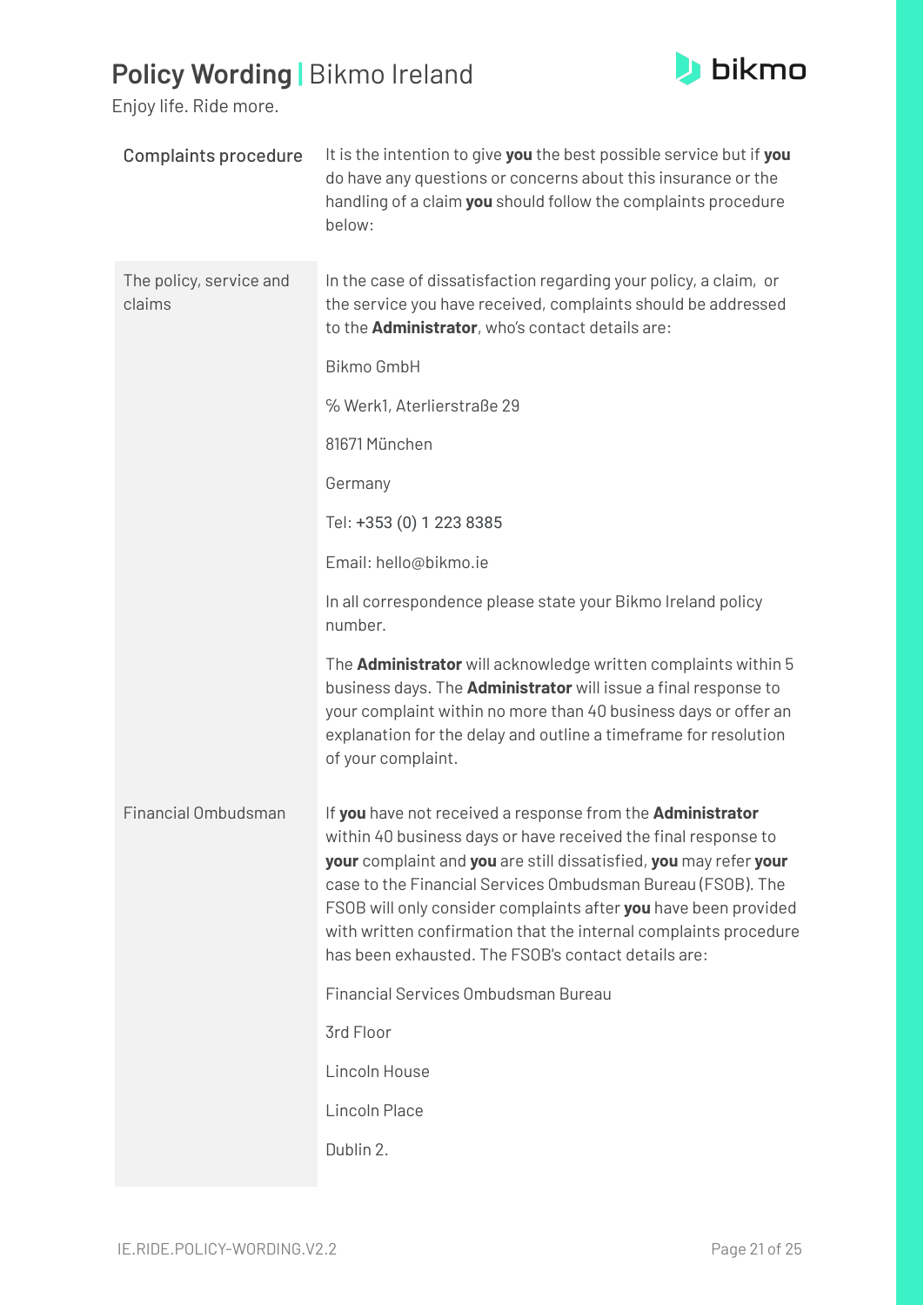#### **b**ikmo

# **Policy Wording |** Bikmo Ireland

Enjoy life. Ride more.

|                            | Lo Call: 1890 88 20 90                                                                                                                                                                                                                                                                                                                                                                                                                                                                                                                                |
|----------------------------|-------------------------------------------------------------------------------------------------------------------------------------------------------------------------------------------------------------------------------------------------------------------------------------------------------------------------------------------------------------------------------------------------------------------------------------------------------------------------------------------------------------------------------------------------------|
|                            | Phone: +353 16620899                                                                                                                                                                                                                                                                                                                                                                                                                                                                                                                                  |
|                            | Fax: +353 16620890                                                                                                                                                                                                                                                                                                                                                                                                                                                                                                                                    |
|                            | Email: enquiries@financialombudsman.ie                                                                                                                                                                                                                                                                                                                                                                                                                                                                                                                |
|                            | Web: www.financialombudsman.ie                                                                                                                                                                                                                                                                                                                                                                                                                                                                                                                        |
|                            | Alternatively, if you have purchased your policy online, you can<br>submit a complaint through the Online Dispute Resolution (ODR)<br>platform http://ec.europa.eu/odr                                                                                                                                                                                                                                                                                                                                                                                |
| <b>Compensation Scheme</b> | The Insurer is regulated by the Finance Market Authority of<br>Liechtenstein. In the event that the company cannot meet its<br>insurance obligations you may be entitled to compensation from<br>the Irish Insurance Compensation Fund. Further information<br>about the compensation scheme arrangements is available from<br>the Central Bank of Ireland by writing to P.O. Box 9138, College<br>Green, Dublin 2, Republic of Ireland or by telephone or fax (Tel: 01<br>410 4000 or Fax: 01 410 4900) or by e-mail<br>consumerinfo@centralbank.ie. |

#### <span id="page-21-0"></span>Additional information

| <b>Stamp Duty</b>      | Insurance Act 1936 (or future amendments thereto)                                                                                                                                                                                                                                                                                       |
|------------------------|-----------------------------------------------------------------------------------------------------------------------------------------------------------------------------------------------------------------------------------------------------------------------------------------------------------------------------------------|
|                        | All monies which become or may become payable by the<br>Company under this policy shall in accordance with Section 93 of<br>the Insurance Act 1936 be payable and paid in the Republic of<br>Ireland.                                                                                                                                   |
|                        | Finance Act 1990 (or future amendments thereto)                                                                                                                                                                                                                                                                                         |
|                        | The appropriate stamp duty has been or shall be paid in<br>accordance with the provisions of Section 5 of the Stamp Duties<br>Consolidation Act 1999.                                                                                                                                                                                   |
| Information processing | <b>You</b> should understand that any information you have provided<br>and may provide in future will be processed by us, in compliance<br>with the provisions of the General Data Protection Regulation<br>(GDPR) for the purpose of providing insurance and handling<br>claims or complaints, if any, which may necessitate providing |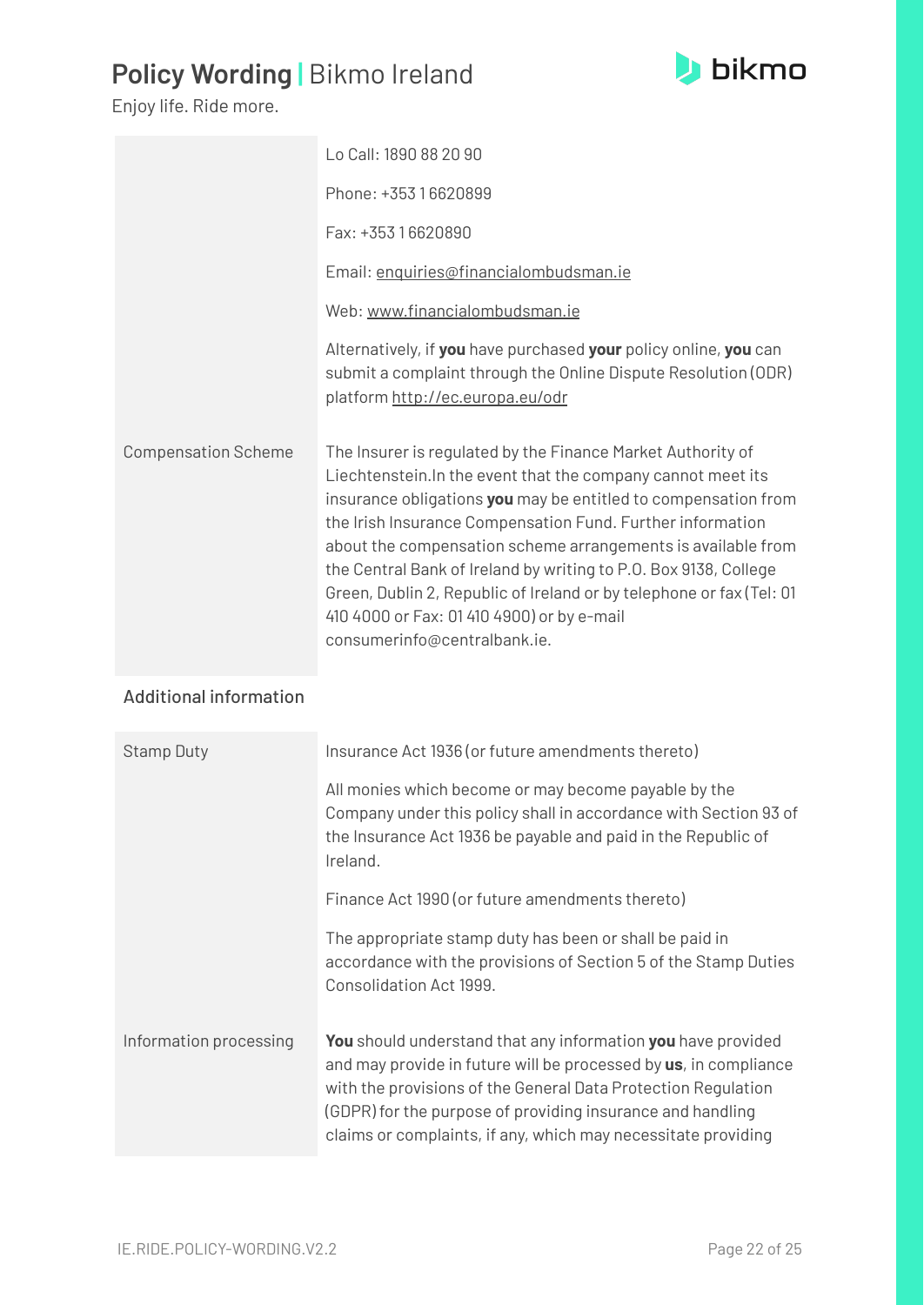

|                                                                       | that information to other parties.                                                                                                                                                                                                                                                                                                                                                                                                                                                              |
|-----------------------------------------------------------------------|-------------------------------------------------------------------------------------------------------------------------------------------------------------------------------------------------------------------------------------------------------------------------------------------------------------------------------------------------------------------------------------------------------------------------------------------------------------------------------------------------|
| Personal information<br>(including sensitive<br>personal information) | We collect and process information provided by policyholders<br>and third parties. Information we process may be defined as<br>personal and/or sensitive personal information under the<br>relevant data protection laws.                                                                                                                                                                                                                                                                       |
|                                                                       | Personal information is defined as information that may identify<br>a living individual e.g. name, address, driving licence and national<br>insurance numbers. Personal information is also information<br>that can identify an individual through a work function or title.                                                                                                                                                                                                                    |
|                                                                       | Personal information we ask you for may be sensitive personal<br>information, this could be information about your health or any<br>criminal convictions. We will not use that sensitive personal<br>information about you or others except for the specific purpose<br>for which you provide it and to carry out the services described<br>in your policy documents. Please ensure that you only provide us<br>with sensitive personal information about other people with their<br>agreement. |
| Your electronic<br>information                                        | If you contact us electronically, your electronic identifier may be<br>collected e.g. Internet Protocol (IP) address or your telephone<br>number may be supplied by your service provider.                                                                                                                                                                                                                                                                                                      |
| How we use your<br>information and who we<br>share it with            | Your personal information and/or sensitive personal information<br>may be used by us in a number of ways, including to:<br>arrange and administer an application for insurance;<br>1.<br>manage and administer the insurance;                                                                                                                                                                                                                                                                   |
|                                                                       | investigate, process and manage claims; and/or<br>3.<br>prevent fraud.<br>4.                                                                                                                                                                                                                                                                                                                                                                                                                    |
|                                                                       | We may pass your personal information and/or sensitive<br>personal information to third parties, including our authorised<br>agents; service providers; contractors; the insurers and their<br>reinsurers; other insurers; legal advisers; loss adjusters; claims<br>handlers or as required by law, including to government or<br>regulatory authorities.                                                                                                                                      |
|                                                                       | In order to prevent and detect fraud we may share your personal<br>information and/or sensitive personal information with other<br>organisations and public bodies, including the police, credit<br>reference agencies and fraud prevention agencies and check                                                                                                                                                                                                                                  |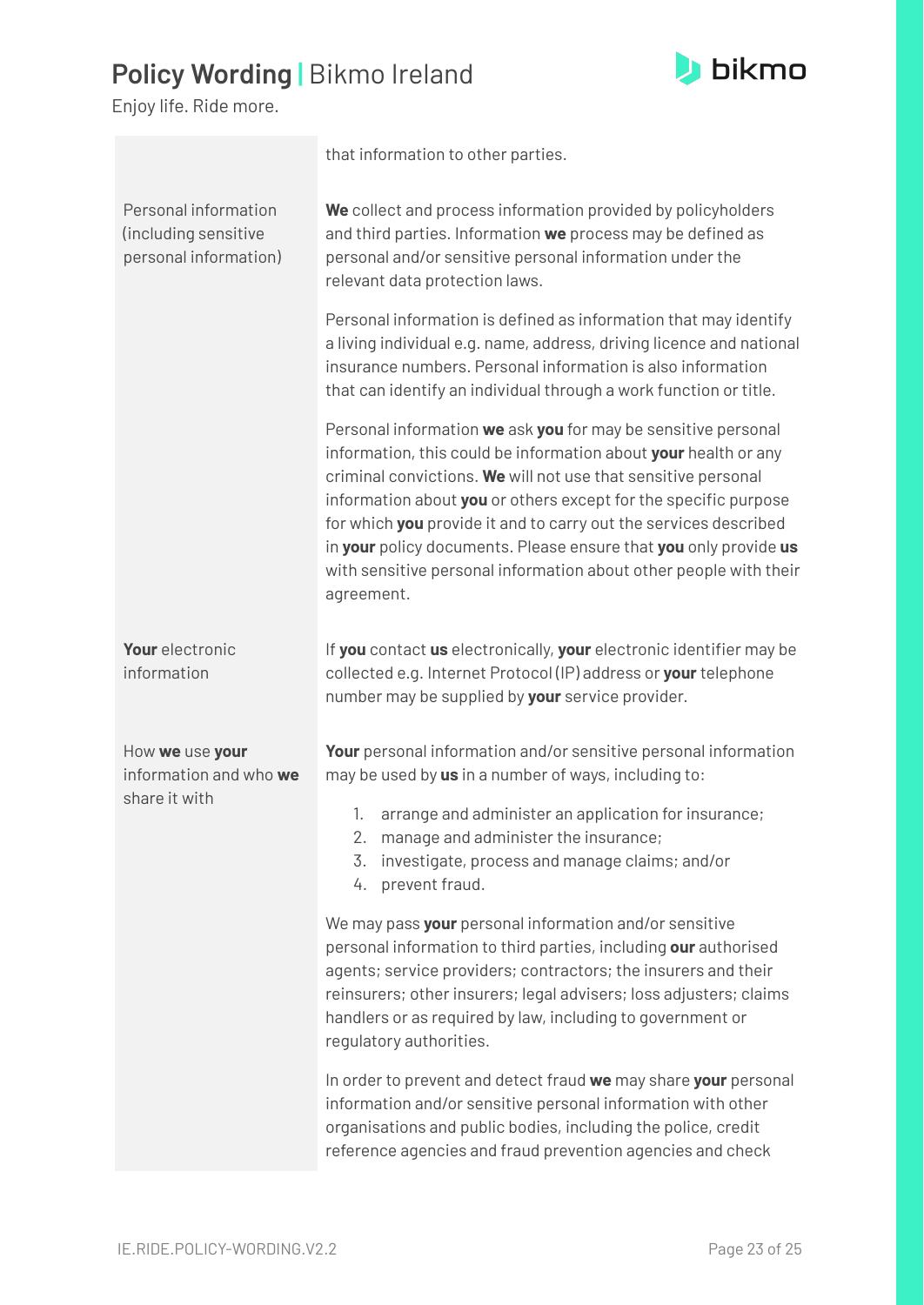

|                                                     | and/or file the details with fraud prevention agencies and<br>databases.                                                                                                                                                                                                                                                                                              |
|-----------------------------------------------------|-----------------------------------------------------------------------------------------------------------------------------------------------------------------------------------------------------------------------------------------------------------------------------------------------------------------------------------------------------------------------|
|                                                     | We may use and share your personal information and/or<br>sensitive personal information to:                                                                                                                                                                                                                                                                           |
|                                                     | assess financial and insurance risks;<br>$1_{\cdot}$<br>2. recover debt;<br>3. prevent and detect crime; and<br>develop products and services.<br>4.                                                                                                                                                                                                                  |
|                                                     | We do not disclose your information to anyone except:                                                                                                                                                                                                                                                                                                                 |
|                                                     | where we have your permission;<br>1.<br>2. where we are required or permitted to do so by law;<br>3. to other companies who provide a service to us or you; or<br>4. where we may transfer rights and obligations under the<br>insurance.                                                                                                                             |
|                                                     | Insurers also participate in industry databases such as those<br>operated by the Irish Insurance Federation.                                                                                                                                                                                                                                                          |
|                                                     | Insurers may also, in certain circumstances, use private<br>investigators to investigate a claim.                                                                                                                                                                                                                                                                     |
| <b>General Data Protection</b><br>Regulation (GDPR) | Information about insurers' obligations in relation to your<br>information is contained in the Data Protection Commissioner's<br>Code of Practice on Data Protection for the Insurance Sector,<br>which is available at www.dataprotection.ie.                                                                                                                        |
|                                                     | Under the General Data Protection Regulation (GDPR) you have a<br>right to know what information we collect. You also have the<br>right to know what information is held on Insurance Link. If you<br>wish to exercise this right then please contact us at the address<br>below.                                                                                     |
|                                                     | We may transfer your personal and/or sensitive personal<br>information to other countries including countries outside of the<br>European Economic Area. If this happens we will ensure that<br>appropriate measures are taken and contracts are concluded<br>(e.g. Standard Contractual Clauses) to safeguard your personal<br>and/or sensitive personal information. |
|                                                     | By providing you with your personal and/or sensitive personal                                                                                                                                                                                                                                                                                                         |